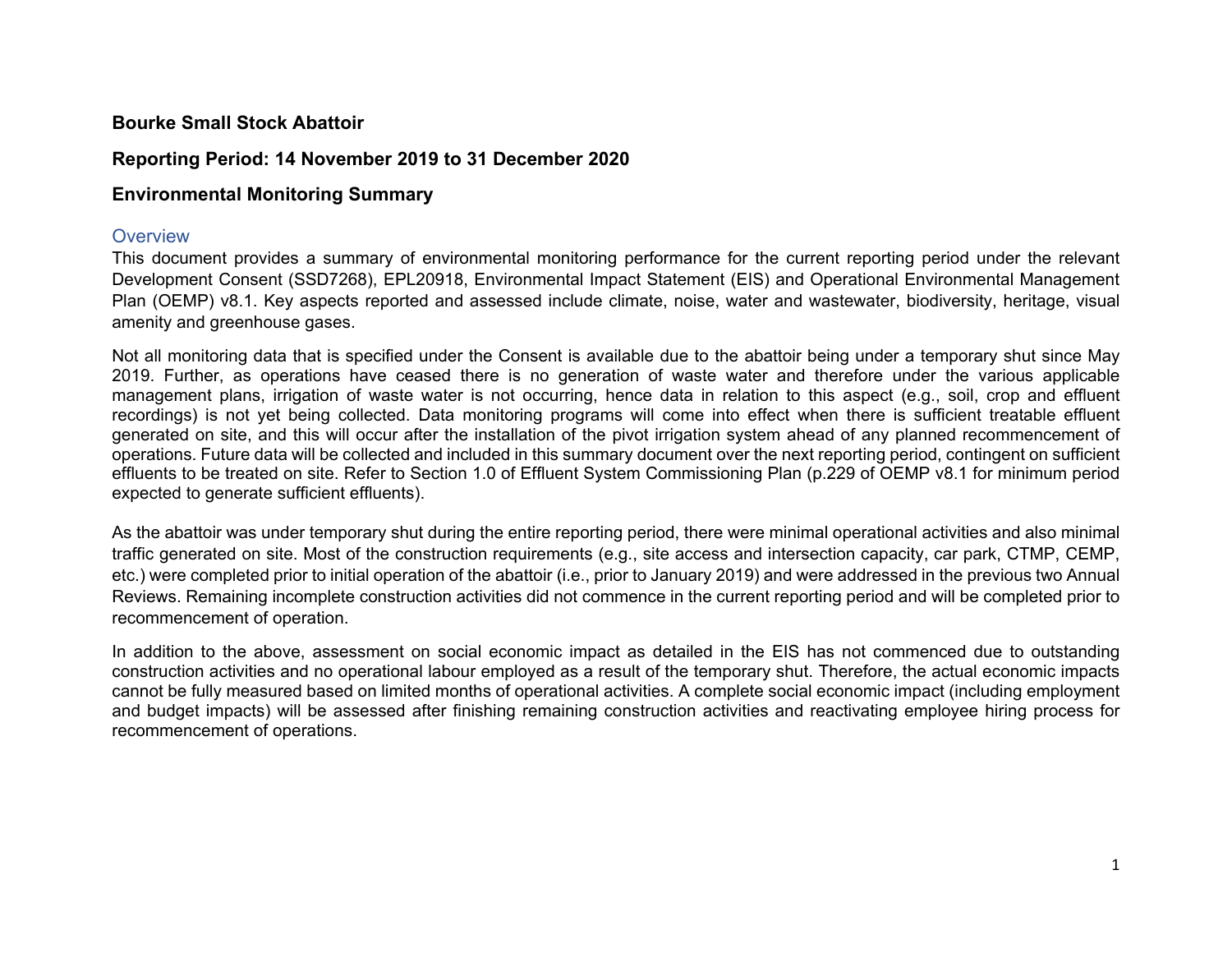# Climate Monitoring

Below is a table summary of statutory and OEMP requirements, EIS predictions, and comments on performance for current reporting period and previous reporting period.

| <b>Aspect</b>                          | <b>Statutory Requirements/Criteria and OEMP Requirements</b>                                                                                                                       |                                               |                                                                                          | <b>EIS</b><br><b>Predictions</b>                                  | <b>Current</b><br><b>Period</b><br><b>Results</b> | <b>Previous</b><br><b>Period Results</b>                        |                                                    |                                                                                                                                                                                         |
|----------------------------------------|------------------------------------------------------------------------------------------------------------------------------------------------------------------------------------|-----------------------------------------------|------------------------------------------------------------------------------------------|-------------------------------------------------------------------|---------------------------------------------------|-----------------------------------------------------------------|----------------------------------------------------|-----------------------------------------------------------------------------------------------------------------------------------------------------------------------------------------|
| Air<br>quality<br>operational<br>phase | The Applicant shall ensure the Development complies with all load limits,<br>air quality criteria and air quality monitoring requirements as specified in<br>the EPL for the site. |                                               |                                                                                          | The predicted<br>ground level<br>1 for<br>odour<br>concentrations | Refer to Table<br>continuous<br>monitoring        | Refer to Table<br>2 for previous<br>monitoring<br>results (data |                                                    |                                                                                                                                                                                         |
|                                        | <b>Parameter</b>                                                                                                                                                                   | <b>Sampling method</b>                        | <b>Units of measure</b>                                                                  | <b>Averaging period</b>                                           | Frequency                                         | at the nearest                                                  | results as                                         | started on                                                                                                                                                                              |
|                                        | Rainfall                                                                                                                                                                           | $AM-4$                                        | millimetres                                                                              | 1 hour                                                            | Continuous                                        | receptors are                                                   | required.                                          | commencement                                                                                                                                                                            |
|                                        | <b>Wind Direction</b>                                                                                                                                                              | AM-2 & AM-4                                   | Degrees                                                                                  | 15 minutes                                                        | Continuous                                        | considered to                                                   |                                                    | of operation                                                                                                                                                                            |
|                                        | at 10 metres<br>Wind Speed at<br>10 metres                                                                                                                                         | AM-2 & AM-4                                   | metres per second                                                                        | 15 minutes                                                        | Continuous                                        | be<br>6.0 OU (5 OU                                              | No odour<br>complaints                             | since 2 January<br>2019).                                                                                                                                                               |
|                                        | Siting                                                                                                                                                                             | AM-1 & AM-4                                   |                                                                                          |                                                                   |                                                   | is a typical                                                    | have been                                          |                                                                                                                                                                                         |
|                                        | Sigma Theta                                                                                                                                                                        | AM-2 & AM-4<br>wind direction and wind speed. | degrees Celsius<br>OEMP requires continuous climate monitoring data that shows rainfall, |                                                                   | Continuous                                        | concentration<br>for a faint<br>odour).                         | received for<br>the entire<br>reporting<br>period. | No odour<br>complaints<br>were received<br>for the entire<br>reporting<br>period,<br>although one<br>odour lead<br>incident was<br>recorded with<br>no impact on<br>the<br>environment. |

Refer to below two pictures for graphic presentation of climate monitoring data for current reporting period and previous reporting period respectively.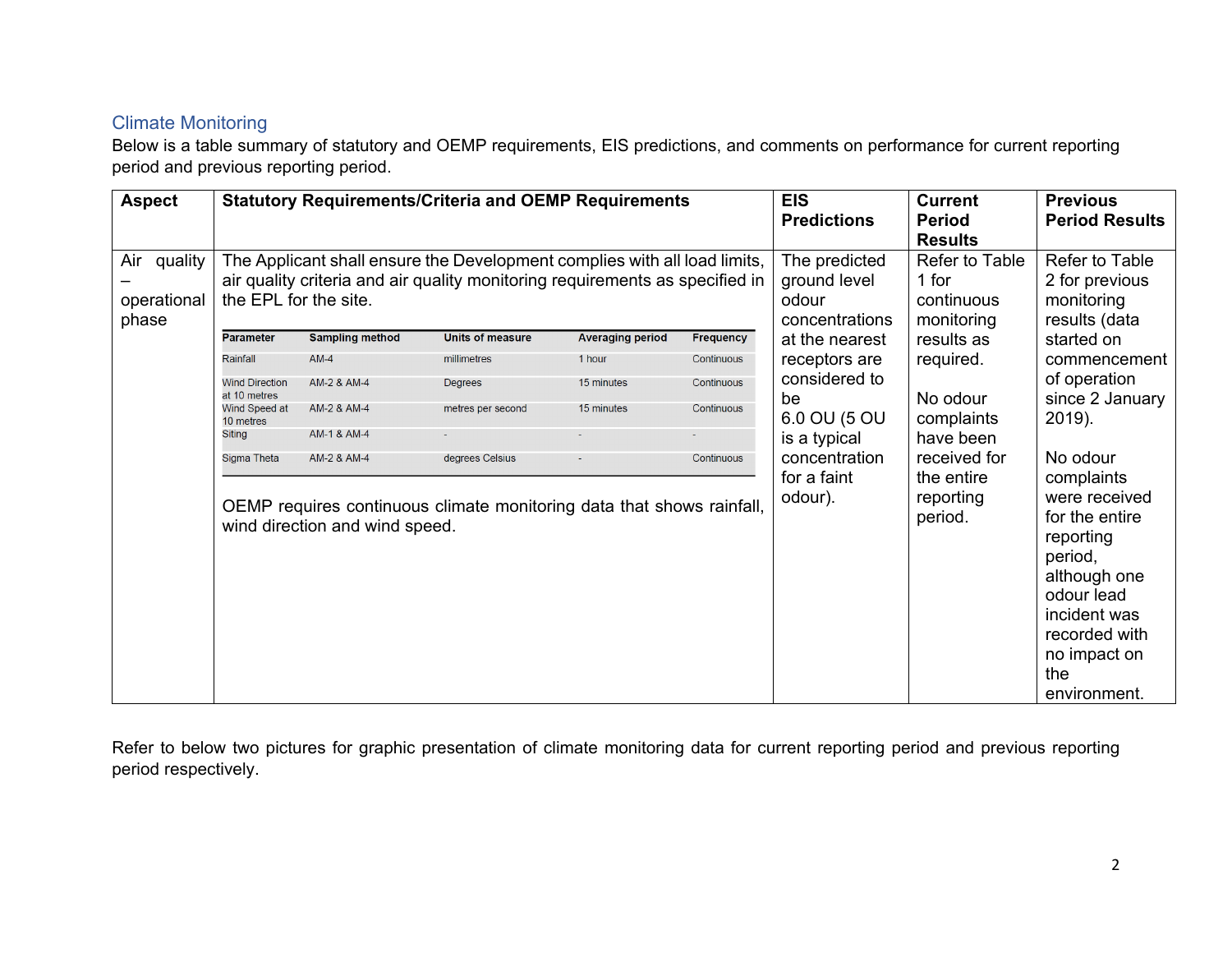

(Table 1: current reporting period)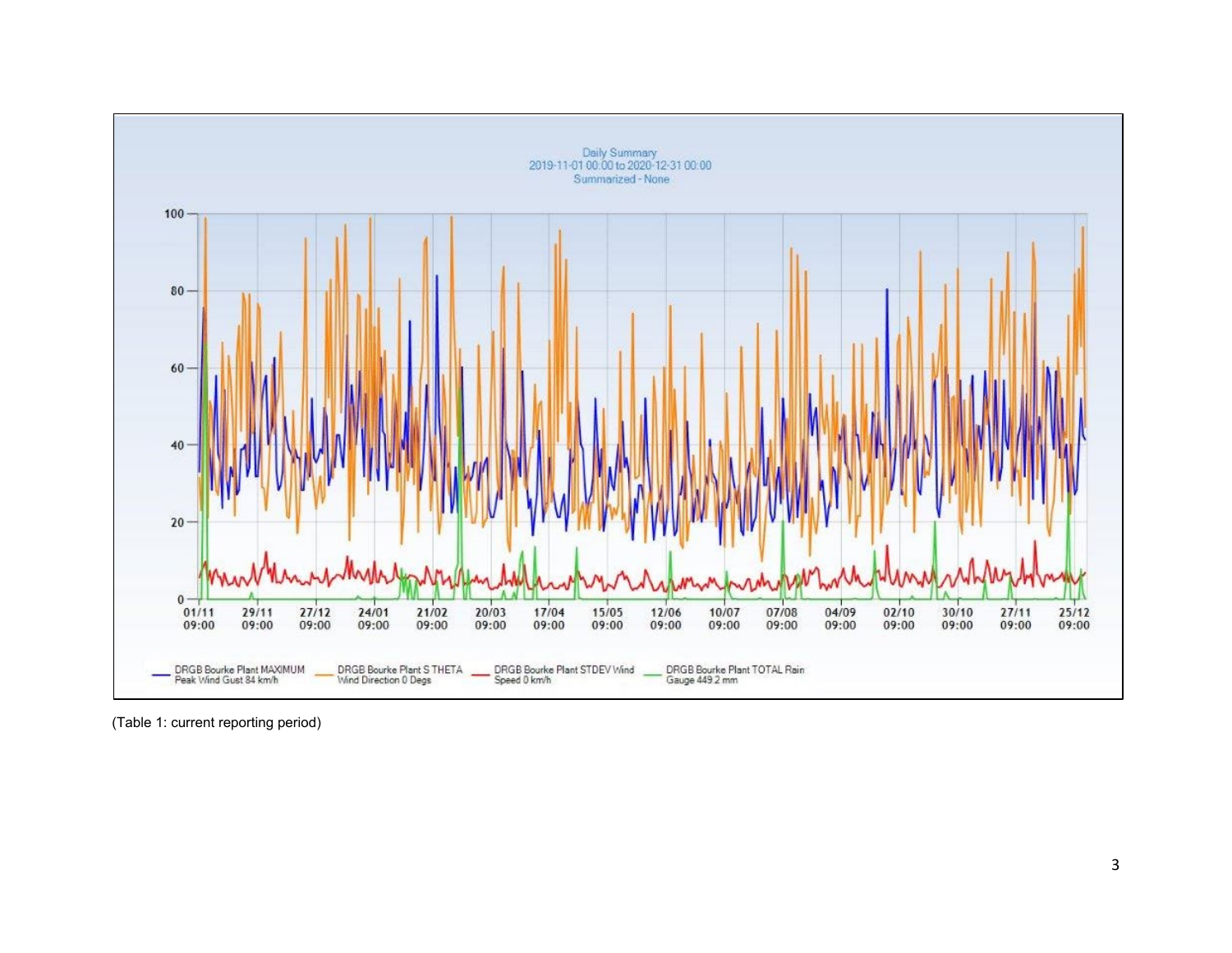

(Table 2: previous reporting period )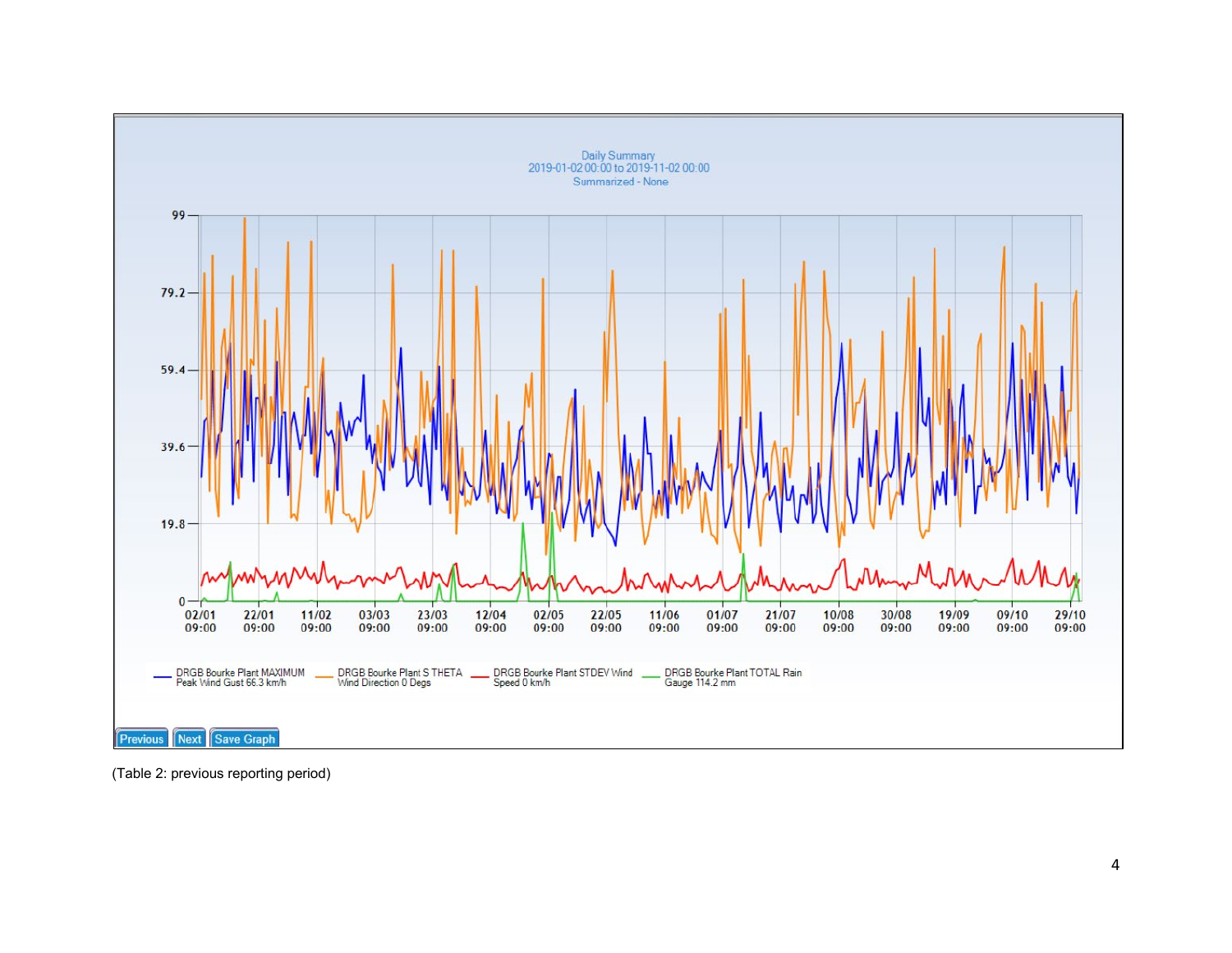- All weather data were assessed to be normal and consistent with changes in external weather over the assessed periods, and therefore no trend/key management implications have been identified.
- As there was no odour complaint received due to temporary shut for the current reporting period, no material discrepancy was observed between predicted impact versus actual impact.
- No environmental improvement measures have been determined necessary to be implemented over the next reporting period.

# Noise Monitoring

| <b>Aspect</b>                               |                                                                                                                                                   |                                 | <b>Statutory Requirements/Criteria and OEMP Requirements</b> |                                                                                                                                                                    | <b>EIS Predictions</b>                                  | <b>Current</b><br><b>Period</b><br><b>Results</b>        | <b>Previous</b><br>Period<br><b>Results</b> |
|---------------------------------------------|---------------------------------------------------------------------------------------------------------------------------------------------------|---------------------------------|--------------------------------------------------------------|--------------------------------------------------------------------------------------------------------------------------------------------------------------------|---------------------------------------------------------|----------------------------------------------------------|---------------------------------------------|
| <b>Noise</b><br>Operational<br><b>Noise</b> | The Applicant shall ensure the noise generated by the operation of<br>the Development does not exceed the noise limits in table below (in<br>dB). |                                 |                                                              | Based on the<br>conservative<br>assumptions, the<br>noise level from                                                                                               | No monitoring<br>data is<br>required due<br>to no noise | No monitoring<br>data was<br>required due<br>to no noise |                                             |
|                                             | <b>Time period</b>                                                                                                                                | <b>Measurement</b><br>parameter | <b>Measurement frequency</b>                                 | Noise level dB(A)                                                                                                                                                  | operation of the<br>project is                          | complaint<br>received.                                   | complaint<br>received.                      |
|                                             | Day                                                                                                                                               | Day-LAeq (15 minute)            |                                                              | 35                                                                                                                                                                 | predicted to be                                         |                                                          |                                             |
|                                             | Evening                                                                                                                                           | Evening-LAeq (15 minute)        | $\sim$                                                       | 35                                                                                                                                                                 | LAeq(15-min) 33                                         |                                                          |                                             |
|                                             | <b>Night</b>                                                                                                                                      | Night-LAeg (15 minute)          | $\sim$                                                       | 35                                                                                                                                                                 | dB at the nearest                                       |                                                          |                                             |
|                                             | <b>Night</b>                                                                                                                                      | <b>LAmax</b>                    | $\sim$                                                       | 45                                                                                                                                                                 | residence to the                                        |                                                          |                                             |
|                                             | OEMP requires noise monitoring only if a noise complaint is received.                                                                             |                                 |                                                              | site. Hence,<br>operational noise<br>emission levels<br>are predicted to<br>meet the project<br>specific noise<br>criteria of<br>LAeq(15-min) 35<br>dB without the |                                                         |                                                          |                                             |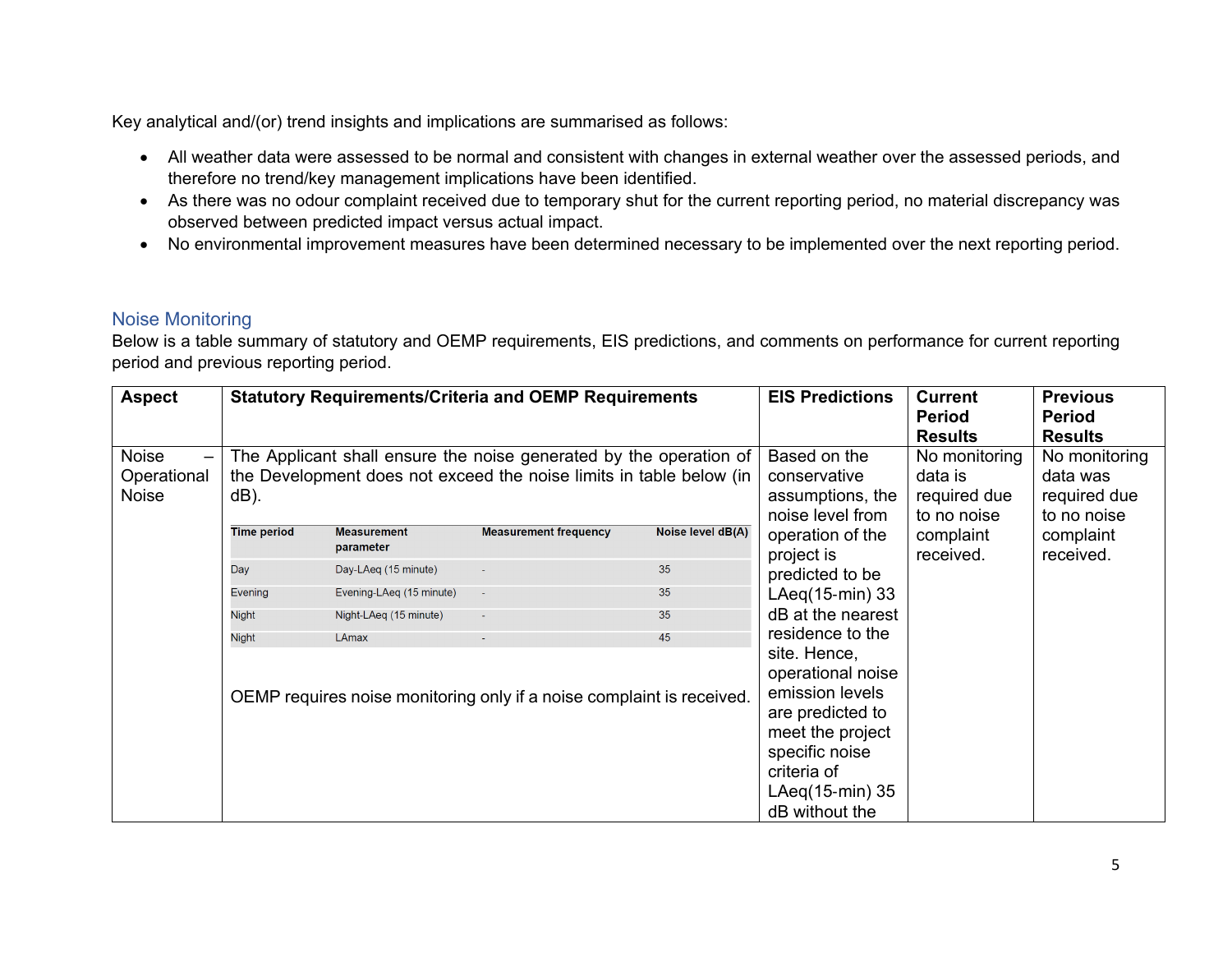| <b>Aspect</b> | <b>Statutory Requirements/Criteria and OEMP Requirements</b> | <b>EIS Predictions</b>                          | <b>Current</b><br><b>Period</b><br><b>Results</b> | <b>Previous</b><br><b>Period</b><br><b>Results</b> |
|---------------|--------------------------------------------------------------|-------------------------------------------------|---------------------------------------------------|----------------------------------------------------|
|               |                                                              | inclusion of<br>additional noise<br>mitigation. |                                                   |                                                    |

- No trend/key management implications have been identified due to no noise complaints reported beyond the premises.
- As there was no noise complaint received due to temporary shut for the current reporting period, no material discrepancy was observed between predicted impact versus actual impact.
- No environmental improvement measures have been determined necessary to be implemented over the next reporting period.

#### Water and Wastewater Monitoring

| <b>Aspect</b> | <b>Statutory Requirements/Criteria and OEMP Requirements</b>             | <b>EIS</b>         | <b>Current</b>     | <b>Previous</b>    |
|---------------|--------------------------------------------------------------------------|--------------------|--------------------|--------------------|
|               |                                                                          | <b>Predictions</b> | <b>Period</b>      | <b>Period</b>      |
|               |                                                                          |                    | <b>Results</b>     | <b>Results</b>     |
| Water<br>and  | Prior to the commencement of operation, the Applicant shall prepare      | Given the          | Refer to p.1 of    | Refer to pp.2-     |
| Wastewater    | a Water Management Plan (WMP) to the satisfaction of the                 | absence of         | <b>Appendix 14</b> | 3 of               |
|               | Department. The WMP shall form part of the OEMP in Condition D3          | surface water      | for 2020           | <b>Appendix 14</b> |
|               | and be prepared in accordance with Condition D5.                         | drainage lines in  | groundwater        | for previous       |
|               |                                                                          | and surrounding    | monitoring         | results for        |
|               | For each discharge point or utilisation area specified below (by a point | the project site,  | result and         | groundwater        |
|               | number), the volume/mass of:                                             | no impacts to      | <b>Appendix 11</b> | monitoring         |
|               | a) liquids discharged to water; or                                       | surface water      | for examples       | and initial        |
|               | b) solids or liquids applied to the area;                                |                    |                    | range of           |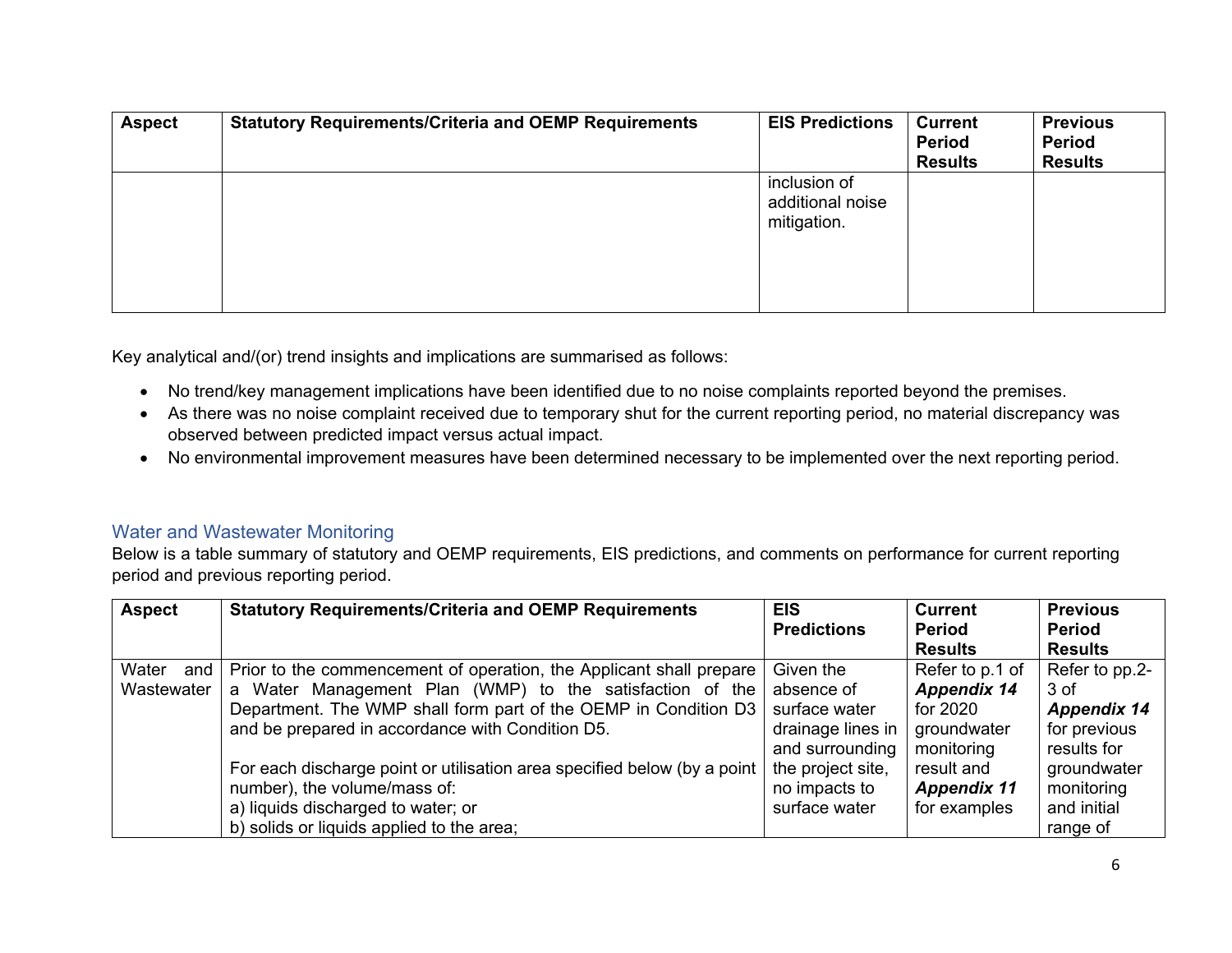| <b>Aspect</b> | <b>Statutory Requirements/Criteria and OEMP Requirements</b>                                                                                                                                                                                                                                                                                                                                                                                                                                                                                                                                                                                                                                                                                                                                                                                                                                                                                                                                                                                                             | <b>EIS</b><br><b>Predictions</b>                                                                                                                                                                                                                                                                                                                                                                                                                                               | <b>Current</b><br><b>Period</b><br><b>Results</b>                                                                                                                                                                                                                                                                                                                                             | <b>Previous</b><br><b>Period</b><br><b>Results</b>                                                                                                                                                                                                                                                                                                                                            |
|---------------|--------------------------------------------------------------------------------------------------------------------------------------------------------------------------------------------------------------------------------------------------------------------------------------------------------------------------------------------------------------------------------------------------------------------------------------------------------------------------------------------------------------------------------------------------------------------------------------------------------------------------------------------------------------------------------------------------------------------------------------------------------------------------------------------------------------------------------------------------------------------------------------------------------------------------------------------------------------------------------------------------------------------------------------------------------------------------|--------------------------------------------------------------------------------------------------------------------------------------------------------------------------------------------------------------------------------------------------------------------------------------------------------------------------------------------------------------------------------------------------------------------------------------------------------------------------------|-----------------------------------------------------------------------------------------------------------------------------------------------------------------------------------------------------------------------------------------------------------------------------------------------------------------------------------------------------------------------------------------------|-----------------------------------------------------------------------------------------------------------------------------------------------------------------------------------------------------------------------------------------------------------------------------------------------------------------------------------------------------------------------------------------------|
|               | must not exceed the volume/mass limit specified for that discharge<br>point or area.                                                                                                                                                                                                                                                                                                                                                                                                                                                                                                                                                                                                                                                                                                                                                                                                                                                                                                                                                                                     | resources are<br>anticipated.                                                                                                                                                                                                                                                                                                                                                                                                                                                  | of water cycle<br>monitoring.                                                                                                                                                                                                                                                                                                                                                                 | groundwater<br>monitoring<br>parameters,                                                                                                                                                                                                                                                                                                                                                      |
|               | <b>Volume/Mass Limit</b><br><b>Unit of Measure</b><br><b>Point</b><br>1550<br>$6\phantom{1}6$<br>kilolitres per day<br>Surface water monitoring:<br>For each monitoring/discharge point or utilisation area specified in the<br>table/s below (by a point number), the concentration of a pollutant<br>discharged at that point, or applied to that area, must not exceed the<br>concentration limits specified for that pollutant in the table.<br>100 percentile<br><b>50 Percentile</b><br>90 Percentile<br>3DGM<br><b>Pollutant</b><br><b>Units of Measure</b><br>concentration<br>concentration<br>concentration<br>concentration<br>limit<br>limit<br>limit<br>limit<br>Total<br>milligrams per litre<br>50<br>suspended<br>solids<br>OEMP requires the following monitoring frequency for water<br>management:<br>• Fortnightly water cycle monitoring<br>• Daily during irrigation for effluent quantity<br>• Quarterly effluent quality monitoring<br>• Daily during discharge for surface water<br>• Annual groundwater monitoring<br>• Annual crop monitoring | <b>Drilling</b><br>conducted on<br>site found no<br>groundwater to<br>8.8 m. During<br>construction,<br>excavation will<br>be required for<br>construction of<br>the wastewater<br>treatment<br>ponds; however<br>this excavation<br>will not exceed<br>3 m. No<br>interception of<br>groundwater is<br>anticipated.<br>The effluent<br>from the abattoir<br>will be treated<br>and classified<br>as low to<br>moderate<br>strength effluent<br>according to the<br>DEC (2004) | Note, only the<br>potable meter<br>and raw water<br>meter have<br>readings for<br>this reporting<br>period as the<br>other four<br>meters do not<br>have readings<br>due to no<br>irrigation on<br>site.<br>Management<br>representation<br>finds that all<br>flow meter<br>readings<br>appear to be<br>normal.<br>All<br>groundwater<br>parameters<br>were within the<br>predicted<br>range. | and<br><b>Appendix 11</b><br>for examples<br>of water cycle<br>monitoring.<br>Note, only the<br>potable meter<br>and raw water<br>meter had<br>readings for<br>this reporting<br>period as the<br>other four<br>meters did not<br>have readings<br>due to no<br>irrigation on<br>site.<br>Management<br>representation<br>finds that all<br>flow meter<br>readings<br>appear to be<br>normal. |
|               | Water movement will be monitored by recording the following flow<br>meters fortnightly:                                                                                                                                                                                                                                                                                                                                                                                                                                                                                                                                                                                                                                                                                                                                                                                                                                                                                                                                                                                  | classification<br>system, and                                                                                                                                                                                                                                                                                                                                                                                                                                                  |                                                                                                                                                                                                                                                                                                                                                                                               | All<br>groundwater                                                                                                                                                                                                                                                                                                                                                                            |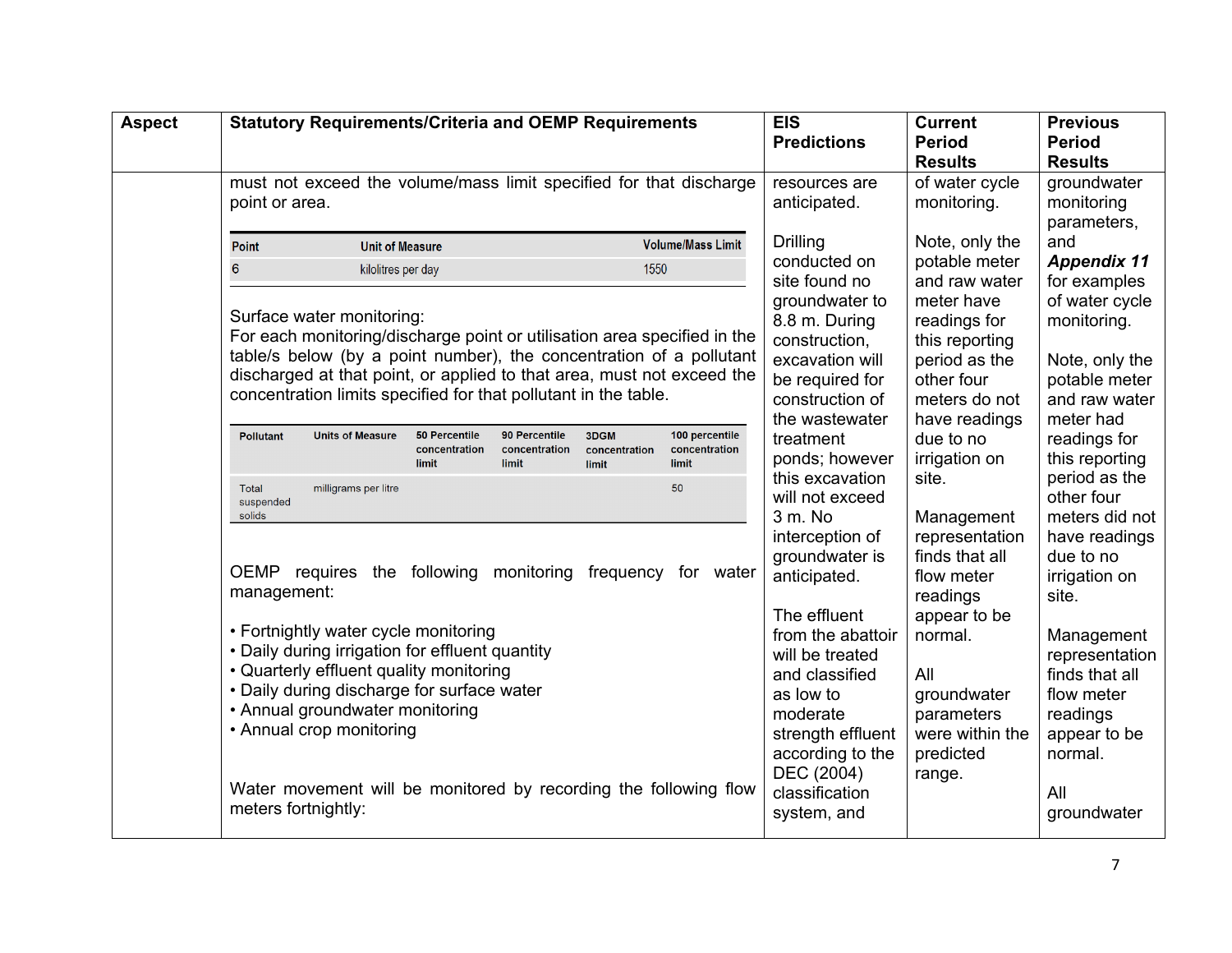| <b>Aspect</b> | <b>Statutory Requirements/Criteria and OEMP Requirements</b>        | <b>EIS</b>         | <b>Current</b> | <b>Previous</b> |
|---------------|---------------------------------------------------------------------|--------------------|----------------|-----------------|
|               |                                                                     | <b>Predictions</b> | <b>Period</b>  | <b>Period</b>   |
|               |                                                                     |                    | <b>Results</b> | <b>Results</b>  |
|               | • Meter No. 1: Potable water meter                                  | irrigated on       | As operations  | parameters      |
|               | • Meter No. 2: Raw water meter                                      | crops within the   | (and the       | were within     |
|               | • Meter No. 3: Raw effluent flow meter downstream of primary solids | project site.      | temporary      | the predicted   |
|               | removal                                                             | Phosphorus,        | shut) have not | range.          |
|               | • Meter No. 4: Irrigation pump meter                                | nitrogen and       | yet produced   |                 |
|               | • Meter No. 5: Tailwater pump meter                                 | <b>BOD</b>         | waste water    |                 |
|               | • Meter No. 6: Stormwater retention pond pump meter                 | concentrations     | volumes        | As the          |
|               |                                                                     | have been          | sufficient to  | irrigation      |
|               | Effluent monitoring samples will be analysed for the following      | estimated          | require        | system was      |
|               | parameters:                                                         | based on data      | irrigation as  | not installed,  |
|               |                                                                     | provided by the    | per the        | there is no     |
|               | $\cdot$ pH;                                                         | wastewater         | Irrigation     | monitoring      |
|               | • Electrical conductivity;                                          | treatment          | Management     | data for        |
|               | • Kjeldahl nitrogen;                                                | system supplier    | Plan.          | effluent        |
|               | · Ammonia;                                                          | for the project,   |                | quantity or     |
|               | • Nitrite/Nitrate;                                                  | identifying        | Further,       | effluent        |
|               | • Total nitrogen;                                                   | nitrogen to be a   | irrigation     | quality.        |
|               | • Orthophosphate;                                                   | limiting factor    | monitoring     |                 |
|               | • Total phosphorus;                                                 | for                | programs has   | There was no    |
|               | • Potassium, sodium, calcium and magnesium;                         | irrigation. The    | not            | monitoring      |
|               | $\cdot$ SAR:                                                        | required           | commenced      | required for    |
|               | • Total suspended solids; and                                       | irrigation area is | as a result of | surface water   |
|               | • Biochemical oxygen demand.                                        | 38 ha.             | no irrigation. | as there was    |
|               |                                                                     | The assessed       |                | no discharge    |
|               | Groundwater will be monitored at MW1 and MW2 for the following      | application area   | Therefore, no  | observed for    |
|               | parameters:                                                         | is suitable for    | irrigation     | the entire      |
|               |                                                                     | the reuse of       | monitoring     | reporting       |
|               | • Standing water level, mbgl                                        | effluent by        | data (i.e.,    | period.         |
|               | • Temperature, °C (field)                                           | irrigation. Site   | effluent       |                 |
|               | • Electrical conductivity, dS/m or mS/cm (field)                    | limitations will   | monitoring     | No crop         |
|               | • Nitrate                                                           | require            | data and crop  | monitoring      |
|               | • Phosphorus (total)                                                | adoption of        | monitoring     | was required    |
|               | • Phosphate                                                         | mitigation         | data) is       | due to no       |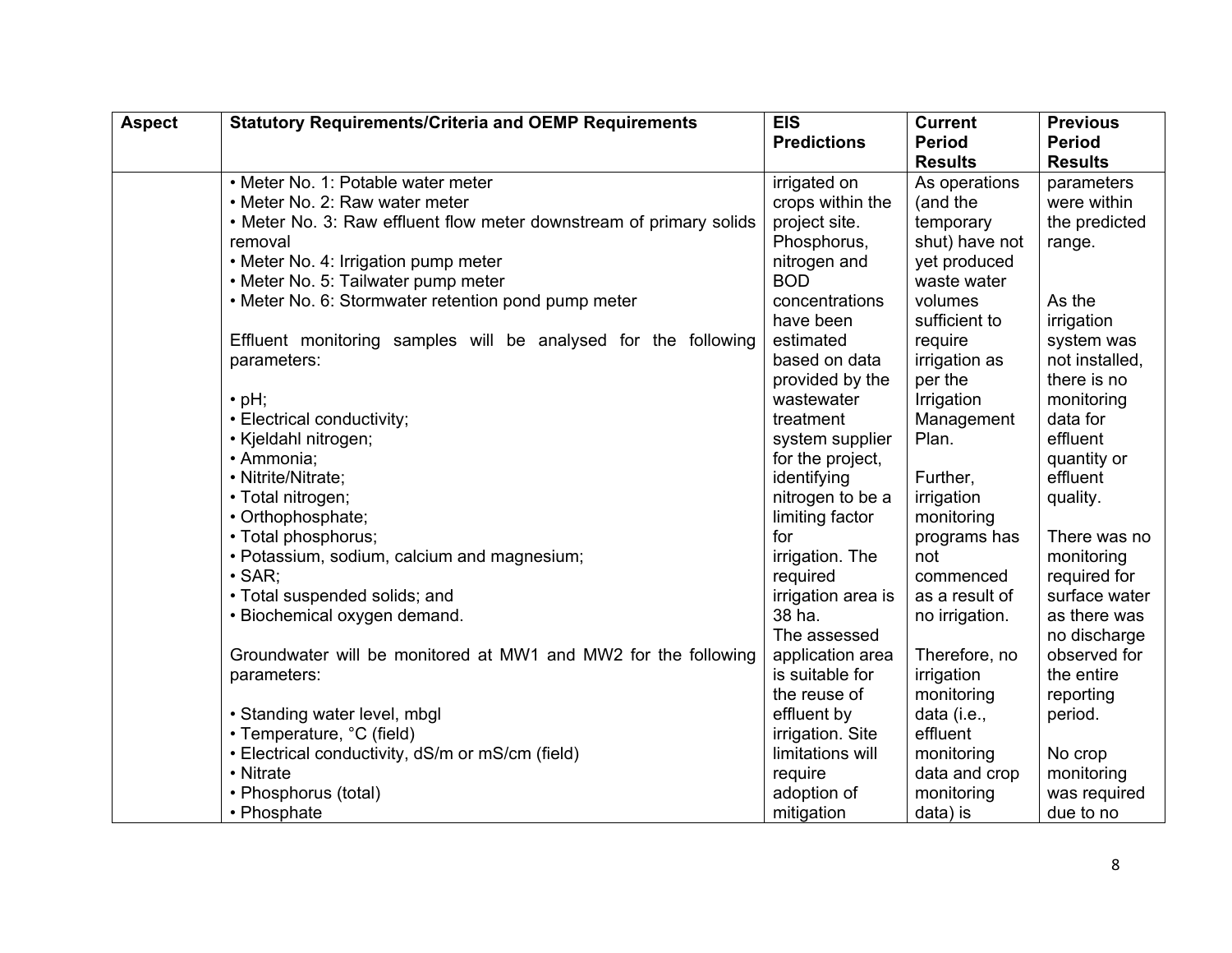| <b>Aspect</b> | <b>Statutory Requirements/Criteria and OEMP Requirements</b>              | <b>EIS</b>         | <b>Current</b>                                            | <b>Previous</b> |
|---------------|---------------------------------------------------------------------------|--------------------|-----------------------------------------------------------|-----------------|
|               |                                                                           | <b>Predictions</b> | <b>Period</b>                                             | <b>Period</b>   |
|               |                                                                           |                    | <b>Results</b>                                            | <b>Results</b>  |
|               | • Total dissolved solids (TDS)                                            | measures such      | available for                                             | irrigation      |
|               | $\cdot$ pH                                                                | as irrigation      | assessment.                                               | system or       |
|               |                                                                           | scheduling,        |                                                           | irrigation on   |
|               | Visual assessment of crops growing within the effluent irrigation area    | maintenance of     | There is no                                               | site.           |
|               | will be undertaken. Crops will be monitored for signs of soil toxicity or | vegetation by      | monitoring                                                |                 |
|               | degradation. Crop yield will be estimated based on the number and         | crop               | required for                                              |                 |
|               | average weight of bales removed. One representative crop sample will      | rotations and      | surface water                                             |                 |
|               | be analysed for moisture content, nitrogen and phosphorous.               | regular            | due to no                                                 |                 |
|               |                                                                           | application of     | discharge                                                 |                 |
|               |                                                                           | gypsum or lime.    | observed for                                              |                 |
|               |                                                                           |                    | the entire                                                |                 |
|               |                                                                           | Monitoring of      | reporting                                                 |                 |
|               |                                                                           | vegetation will    | period.                                                   |                 |
|               |                                                                           | be undertaken      |                                                           |                 |
|               |                                                                           | on an annual       | It is anticipated                                         |                 |
|               |                                                                           | basis. This will   | that monitoring                                           |                 |
|               |                                                                           | involve visual     | of vegetation                                             |                 |
|               |                                                                           | assessments of     | will be carried                                           |                 |
|               |                                                                           | crop species       | out once crops                                            |                 |
|               |                                                                           | and bare areas     | are grown                                                 |                 |
|               |                                                                           | to provide an      | (contingent on                                            |                 |
|               |                                                                           | indication of the  | the installation                                          |                 |
|               |                                                                           | presence of soil   | of pivot                                                  |                 |
|               |                                                                           | toxicities and     | irrigation                                                |                 |
|               |                                                                           | soil               | system and                                                |                 |
|               |                                                                           | degradation.       | sufficient<br>effluents to be                             |                 |
|               |                                                                           |                    | treated on                                                |                 |
|               |                                                                           |                    | site). Visual                                             |                 |
|               |                                                                           |                    |                                                           |                 |
|               |                                                                           |                    |                                                           |                 |
|               |                                                                           |                    |                                                           |                 |
|               |                                                                           |                    |                                                           |                 |
|               |                                                                           |                    | inspections<br>and soil<br>sampling will<br>be taken from |                 |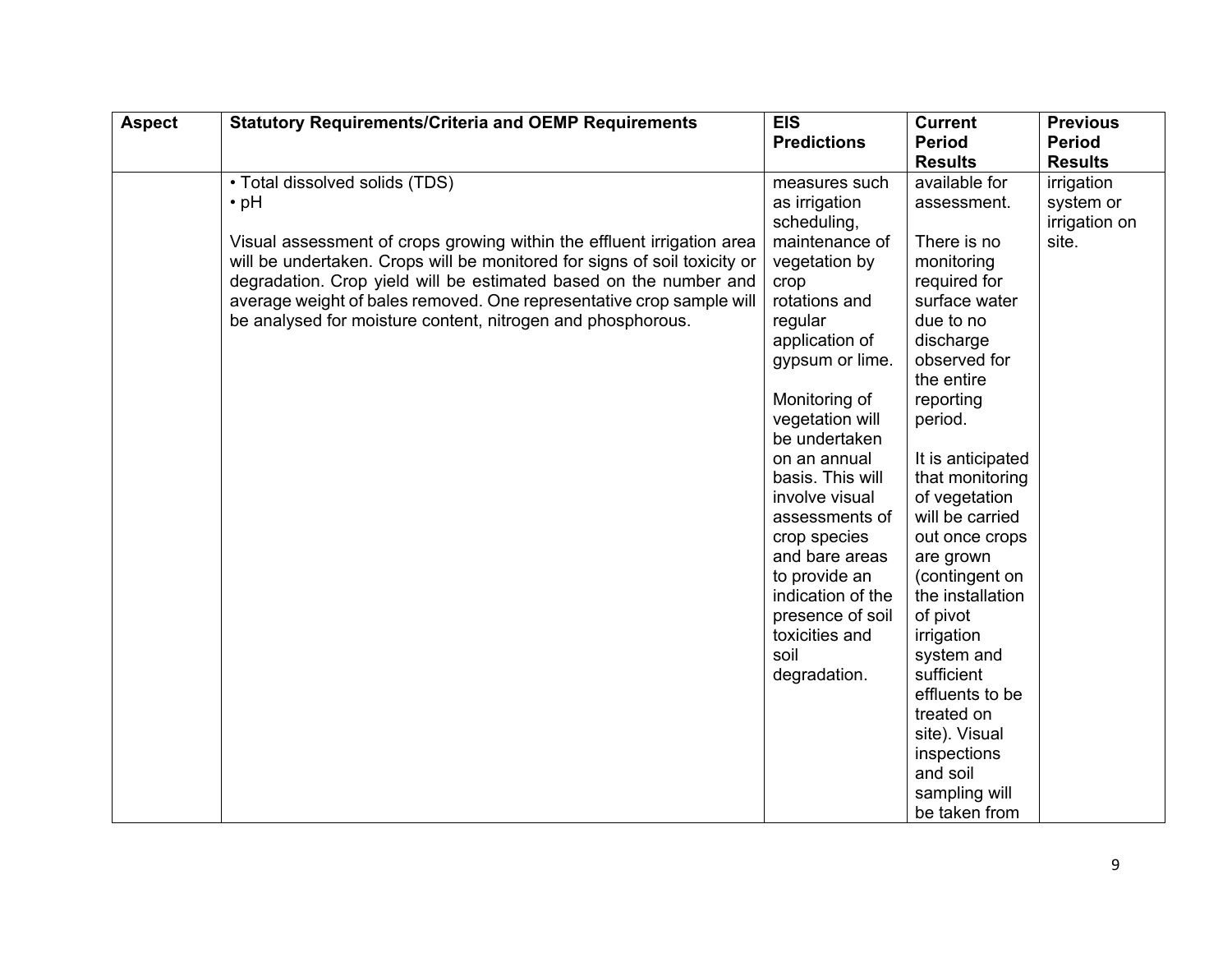| <b>Aspect</b> | <b>Statutory Requirements/Criteria and OEMP Requirements</b> | <b>EIS</b><br><b>Predictions</b> | <b>Current</b><br><b>Period</b><br><b>Results</b>                                                                             | <b>Previous</b><br><b>Period</b><br><b>Results</b> |
|---------------|--------------------------------------------------------------|----------------------------------|-------------------------------------------------------------------------------------------------------------------------------|----------------------------------------------------|
|               |                                                              |                                  | crop species<br>and bare areas<br>to assess<br>levels of soil<br>toxicity and<br>soil<br>degradation,<br>as per OEMP<br>v8.1. |                                                    |

Refer to below four pictures for graphic presentation of groundwater monitoring data for current reporting period and previous reporting period respectively.



<sup>(</sup>Table 3: current reporting period.) (Table 4: previous reporting period.)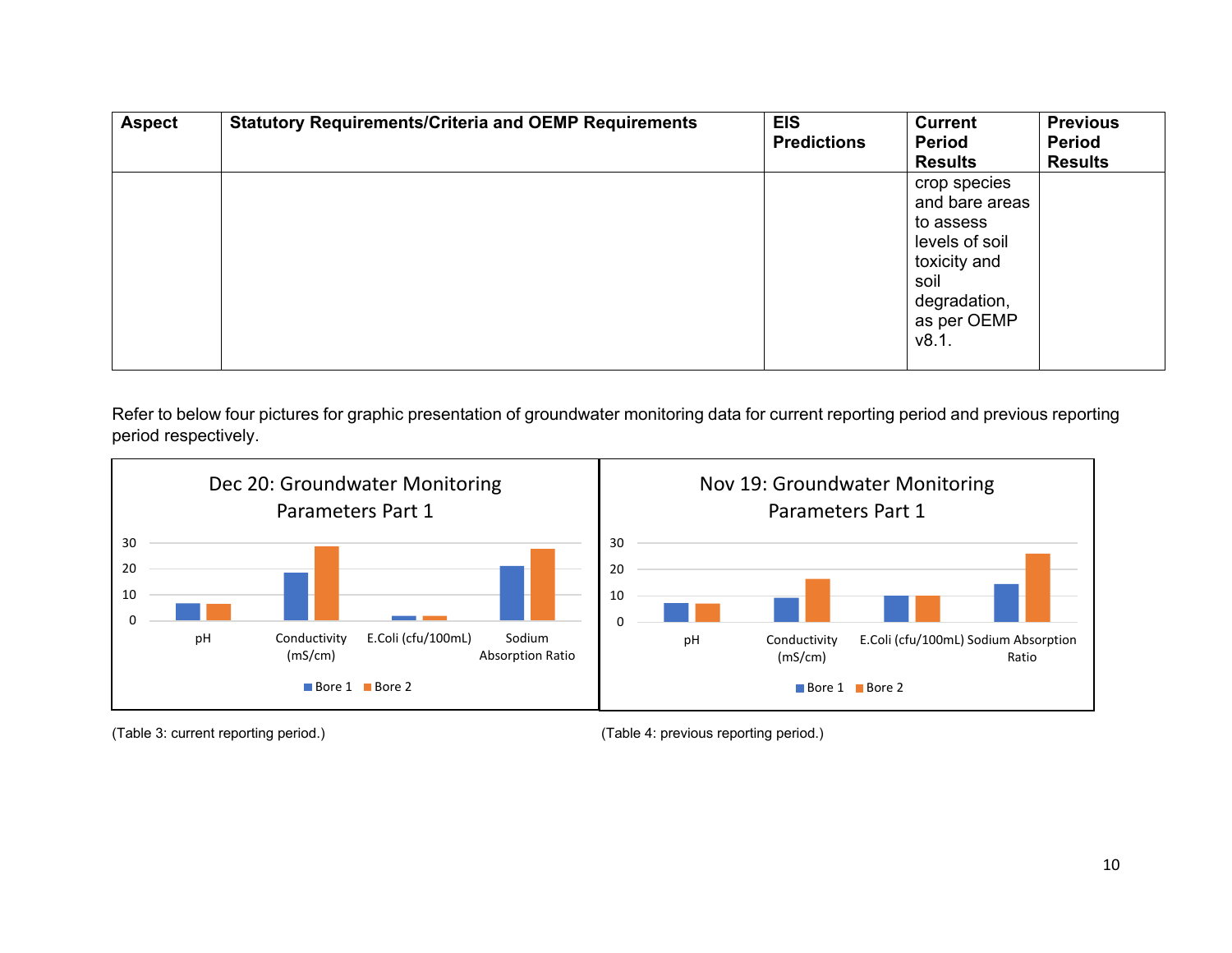



(Table 5: current reporting period.) (Table 6: previous reporting period.)

- All water data were assessed to be normal and within maximum limits over the assessed periods. Records inspected show that some parameters related to sodium appeared to be higher, indicating an increase in soil salinity when compared with previous reporting periods. Also, some parameters (e.g., potassium, Nitrite NO2-N, etc.) were below the minimum historical results potentially due to severe drought experienced over the reporting period. Management considers the environmental risks of noncompliance are negligible.
- As there was no water complaint received due to temporary shut for the current reporting period, no material discrepancy was observed between predicted impact versus actual impact.
- No environmental improvement measures have been determined necessary to be implemented over the next reporting period.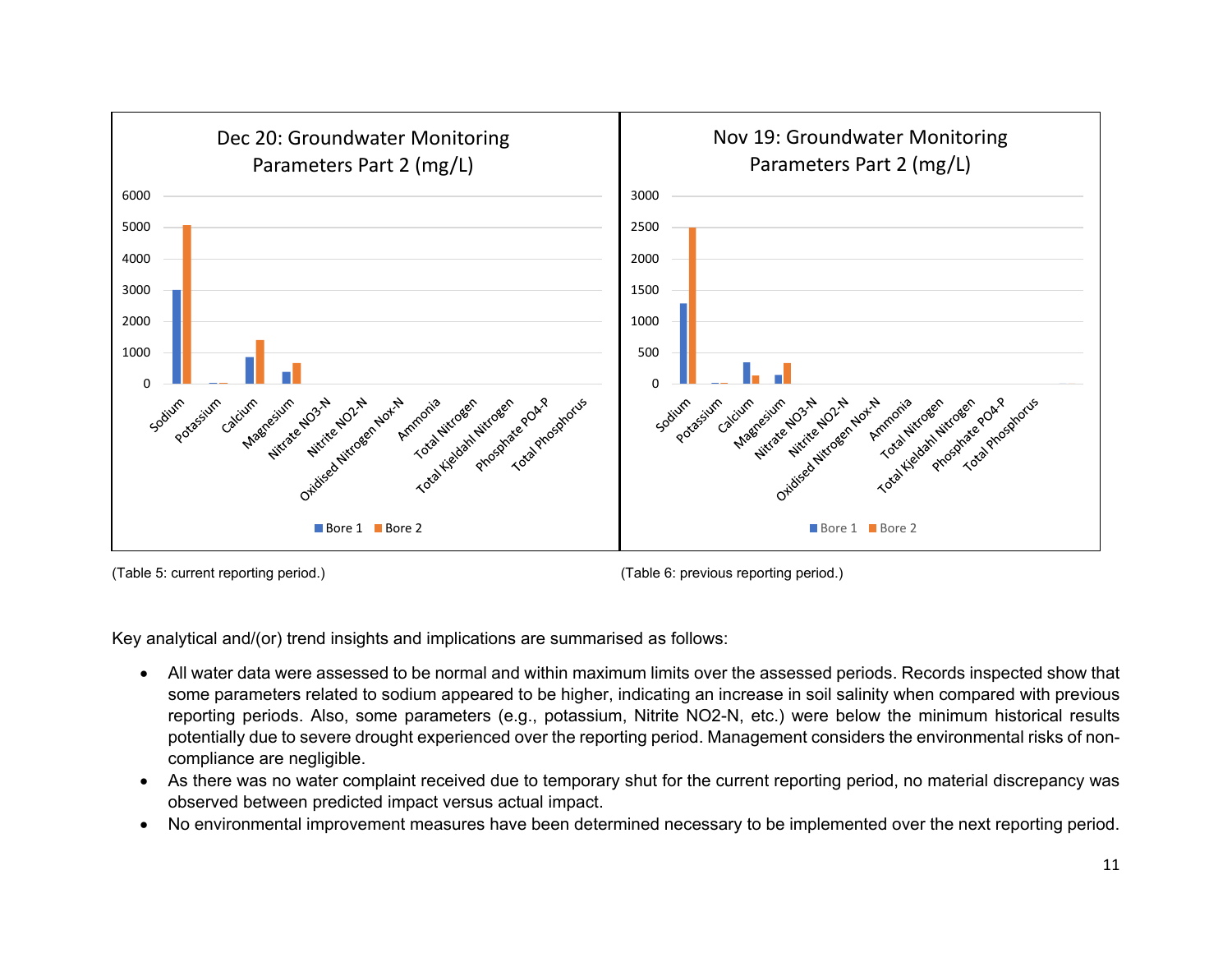## **Biodiversity**

Below is a table summary of statutory and OEMP requirements, EIS predictions, and comments on performance for current reporting period and previous reporting period. Note, DPIE issued a Show Cause Letter regarding Condition C8 of Development Consent SSD7268 on 15 February 2021. As this letter is related to the compliance obligations relating to the Consent rather than data monitoring per se, the Proponent's response is not covered in this document and please refer to *Appendix 4* for more details and the latest response the Proponent sent to DPIE on 9 March 2021.

| <b>Aspect</b>       | <b>Statutory</b>                                                                                                                                                                                                                                                                                                                                                                                                                                                                                                                                                                             | <b>EIS Predictions</b>                                                                                                                                                                                                                                                                                                                                                                                                                                                                                                                                               | <b>Current Period Results</b>                                                                                                                                                                                                                                                                                                                                                                                                                                                                                                                                                                 | <b>Previous Period</b>                                                                                                                                                                                                                                                                                                                                                                                                                  |
|---------------------|----------------------------------------------------------------------------------------------------------------------------------------------------------------------------------------------------------------------------------------------------------------------------------------------------------------------------------------------------------------------------------------------------------------------------------------------------------------------------------------------------------------------------------------------------------------------------------------------|----------------------------------------------------------------------------------------------------------------------------------------------------------------------------------------------------------------------------------------------------------------------------------------------------------------------------------------------------------------------------------------------------------------------------------------------------------------------------------------------------------------------------------------------------------------------|-----------------------------------------------------------------------------------------------------------------------------------------------------------------------------------------------------------------------------------------------------------------------------------------------------------------------------------------------------------------------------------------------------------------------------------------------------------------------------------------------------------------------------------------------------------------------------------------------|-----------------------------------------------------------------------------------------------------------------------------------------------------------------------------------------------------------------------------------------------------------------------------------------------------------------------------------------------------------------------------------------------------------------------------------------|
|                     |                                                                                                                                                                                                                                                                                                                                                                                                                                                                                                                                                                                              |                                                                                                                                                                                                                                                                                                                                                                                                                                                                                                                                                                      |                                                                                                                                                                                                                                                                                                                                                                                                                                                                                                                                                                                               |                                                                                                                                                                                                                                                                                                                                                                                                                                         |
| <b>Biodiversity</b> | Requirements/Criteria and<br><b>OEMP Requirements</b><br>Within 12 months of the operation<br>of this development consent, the<br>Applicant shall purchase and<br>retire 2,068 Ecosystem Credits to<br>offset the removal of 55.3<br>hectares of native vegetation as<br>calculated in the Biodiversity<br>Assessment Report, prepared by<br>EMM (EIS, Appendix I).<br>Any<br>proposed<br>management<br>activities shall be in addition to<br>other obligations for conservation<br>that are attached to the land such<br>as actions being carried out under<br>a Property Vegetation Plans. | The project will involve the<br>following direct impacts:<br>• Clearing of native vegetation,<br>approximately 9.6 ha of shrubby<br>woodland and 45.7 ha of derived<br>shrubland of Poplar Box - White<br>Cypress Pine - Wilga - Ironwood<br>Shrubby Woodland;<br>• Loss of hollow-bearing trees in<br>the 9.6 ha of shrubby woodland;<br>• Minor loss of potential<br>hunting/foraging habitat for the<br>threatened animals; and<br>• Edge effects, including<br>increased light and a decrease in<br>competition which, in the<br>absence of mitigation, may lead | The direct impacts of the<br>project were covered and<br>addressed in the<br>biodiversity offset strategy<br>and biobanking agreement<br>(both were approved by<br>Office of Environment and<br>Heritage). The Proponent<br>continued to ensure the<br>site is clear of vegetation.<br>Refer to comments on<br>Conditions C8-C9 in the<br><b>Annual Review and</b><br><b>Appendix 4 for current</b><br>progress of credit<br>retirement. Note, only<br>passive management<br>actions are required until<br>at least 80% of the Total<br>Fund Deposit has been<br>received for the first time. | <b>Results</b><br>The direct impacts of<br>the project were<br>covered and<br>addressed in the<br>biodiversity offset<br>strategy and<br>biobanking<br>agreement (both<br>were approved by<br><b>Office of Environment</b><br>and Heritage). The<br>Proponent continued<br>to ensure the site is<br>clear of vegetation.<br>There was no<br>progress on credit<br>retirement in the<br>previous reporting<br>period.<br>In terms of the |
|                     |                                                                                                                                                                                                                                                                                                                                                                                                                                                                                                                                                                                              | to weed invasion in the shrubby<br>woodland.                                                                                                                                                                                                                                                                                                                                                                                                                                                                                                                         |                                                                                                                                                                                                                                                                                                                                                                                                                                                                                                                                                                                               | indirect Impacts, site                                                                                                                                                                                                                                                                                                                                                                                                                  |
|                     |                                                                                                                                                                                                                                                                                                                                                                                                                                                                                                                                                                                              |                                                                                                                                                                                                                                                                                                                                                                                                                                                                                                                                                                      | In terms of the indirect                                                                                                                                                                                                                                                                                                                                                                                                                                                                                                                                                                      | preparation and                                                                                                                                                                                                                                                                                                                                                                                                                         |
|                     |                                                                                                                                                                                                                                                                                                                                                                                                                                                                                                                                                                                              | The project may involve the                                                                                                                                                                                                                                                                                                                                                                                                                                                                                                                                          | impacts, there has been                                                                                                                                                                                                                                                                                                                                                                                                                                                                                                                                                                       | vegetation clearing                                                                                                                                                                                                                                                                                                                                                                                                                     |
|                     |                                                                                                                                                                                                                                                                                                                                                                                                                                                                                                                                                                                              | following indirect impacts:                                                                                                                                                                                                                                                                                                                                                                                                                                                                                                                                          | no noticeable increase in                                                                                                                                                                                                                                                                                                                                                                                                                                                                                                                                                                     | were completed and                                                                                                                                                                                                                                                                                                                                                                                                                      |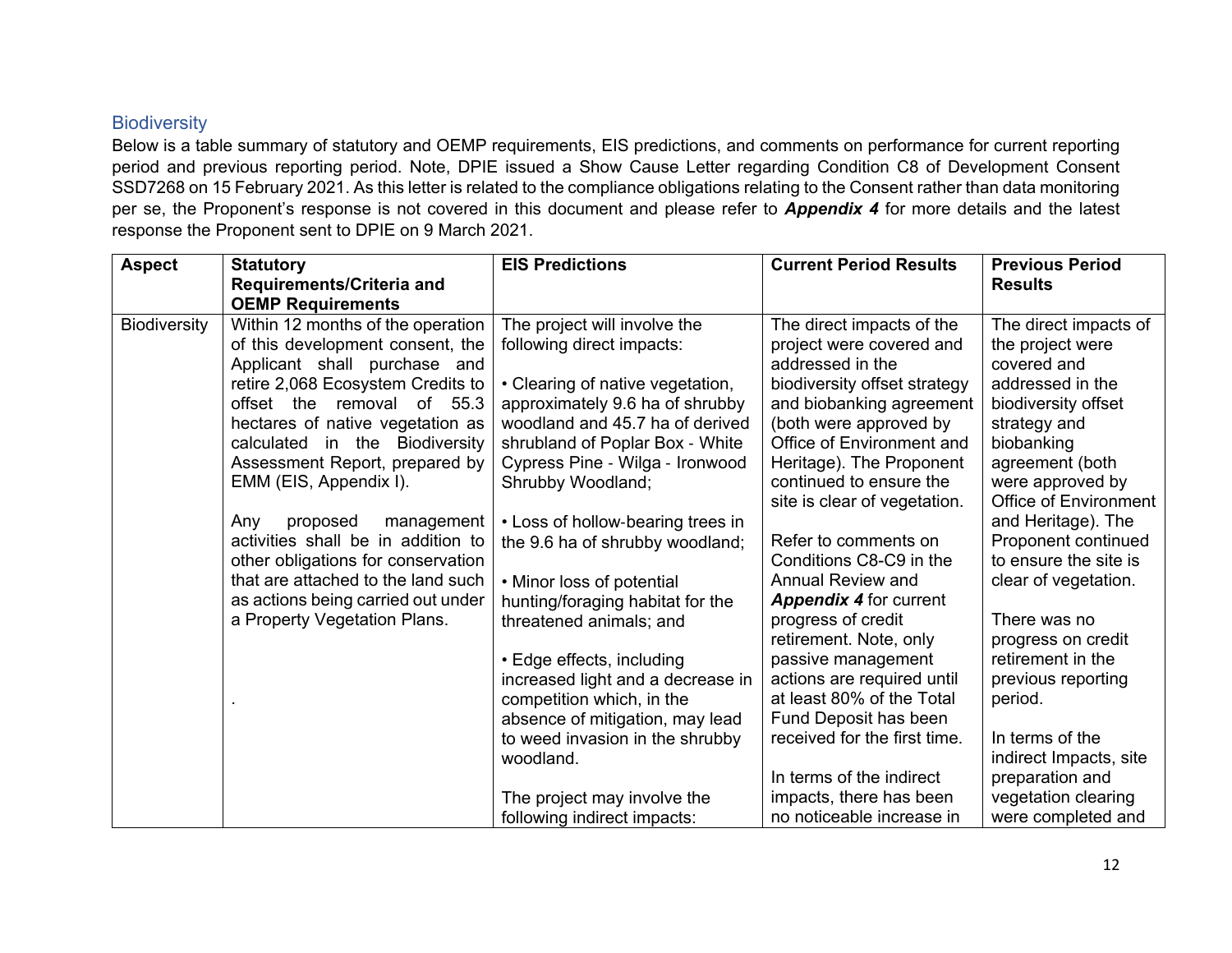| <b>Aspect</b> | <b>Statutory</b>          | <b>EIS Predictions</b>                                                                                                                                                                                                                                                                                                                                                                                                                          | <b>Current Period Results</b>                                                                                                                                                                                                                                                                                                                               | <b>Previous Period</b>                                                                                                                                                                                                                                                                                                 |
|---------------|---------------------------|-------------------------------------------------------------------------------------------------------------------------------------------------------------------------------------------------------------------------------------------------------------------------------------------------------------------------------------------------------------------------------------------------------------------------------------------------|-------------------------------------------------------------------------------------------------------------------------------------------------------------------------------------------------------------------------------------------------------------------------------------------------------------------------------------------------------------|------------------------------------------------------------------------------------------------------------------------------------------------------------------------------------------------------------------------------------------------------------------------------------------------------------------------|
|               | Requirements/Criteria and |                                                                                                                                                                                                                                                                                                                                                                                                                                                 |                                                                                                                                                                                                                                                                                                                                                             | <b>Results</b>                                                                                                                                                                                                                                                                                                         |
|               | <b>OEMP Requirements</b>  |                                                                                                                                                                                                                                                                                                                                                                                                                                                 |                                                                                                                                                                                                                                                                                                                                                             |                                                                                                                                                                                                                                                                                                                        |
|               |                           |                                                                                                                                                                                                                                                                                                                                                                                                                                                 | fauna strike observed. No                                                                                                                                                                                                                                                                                                                                   | the vegetation plan                                                                                                                                                                                                                                                                                                    |
|               |                           | • Generation of higher noise                                                                                                                                                                                                                                                                                                                                                                                                                    | increase in the volume of                                                                                                                                                                                                                                                                                                                                   | was approved prior to                                                                                                                                                                                                                                                                                                  |
|               |                           | levels during vegetation clearing,                                                                                                                                                                                                                                                                                                                                                                                                              | wetland birds on the water                                                                                                                                                                                                                                                                                                                                  | construction phase.                                                                                                                                                                                                                                                                                                    |
|               |                           | construction and operation,                                                                                                                                                                                                                                                                                                                                                                                                                     | treatment ponds was                                                                                                                                                                                                                                                                                                                                         |                                                                                                                                                                                                                                                                                                                        |
|               |                           | which may deter fauna from                                                                                                                                                                                                                                                                                                                                                                                                                      | observed. Therefore, no                                                                                                                                                                                                                                                                                                                                     | No noticeable                                                                                                                                                                                                                                                                                                          |
|               |                           | using retained habitat in the                                                                                                                                                                                                                                                                                                                                                                                                                   | environmental safeguard                                                                                                                                                                                                                                                                                                                                     | increase in fauna                                                                                                                                                                                                                                                                                                      |
|               |                           | area. It is expected that fauna                                                                                                                                                                                                                                                                                                                                                                                                                 | measures regarding fauna                                                                                                                                                                                                                                                                                                                                    | strike was observed.                                                                                                                                                                                                                                                                                                   |
|               |                           | would acclimatise to the noise                                                                                                                                                                                                                                                                                                                                                                                                                  | injury or mortality were                                                                                                                                                                                                                                                                                                                                    | No increase in the                                                                                                                                                                                                                                                                                                     |
|               |                           | over time and recolonise the                                                                                                                                                                                                                                                                                                                                                                                                                    | required to be                                                                                                                                                                                                                                                                                                                                              | volume of wetland                                                                                                                                                                                                                                                                                                      |
|               |                           | area;                                                                                                                                                                                                                                                                                                                                                                                                                                           | implemented as                                                                                                                                                                                                                                                                                                                                              | birds to water                                                                                                                                                                                                                                                                                                         |
|               |                           | • A minor increase in fauna                                                                                                                                                                                                                                                                                                                                                                                                                     | suggested in Table 11.2.                                                                                                                                                                                                                                                                                                                                    | treatment ponds was<br>observed.                                                                                                                                                                                                                                                                                       |
|               |                           | strike, particularly for Kangaroos                                                                                                                                                                                                                                                                                                                                                                                                              | Refer to Water and                                                                                                                                                                                                                                                                                                                                          |                                                                                                                                                                                                                                                                                                                        |
|               |                           | and Wallabies, as result of a                                                                                                                                                                                                                                                                                                                                                                                                                   | <b>Wastewater Monitoring</b>                                                                                                                                                                                                                                                                                                                                | Refer to water                                                                                                                                                                                                                                                                                                         |
|               |                           | minor increase to traffic volume                                                                                                                                                                                                                                                                                                                                                                                                                | Section above on effluent                                                                                                                                                                                                                                                                                                                                   | monitoring on effluent                                                                                                                                                                                                                                                                                                 |
|               |                           | on the Mitchell Highway; and                                                                                                                                                                                                                                                                                                                                                                                                                    | management study                                                                                                                                                                                                                                                                                                                                            | management study                                                                                                                                                                                                                                                                                                       |
|               |                           |                                                                                                                                                                                                                                                                                                                                                                                                                                                 | implementation status and                                                                                                                                                                                                                                                                                                                                   | implementation                                                                                                                                                                                                                                                                                                         |
|               |                           |                                                                                                                                                                                                                                                                                                                                                                                                                                                 |                                                                                                                                                                                                                                                                                                                                                             |                                                                                                                                                                                                                                                                                                                        |
|               |                           |                                                                                                                                                                                                                                                                                                                                                                                                                                                 |                                                                                                                                                                                                                                                                                                                                                             |                                                                                                                                                                                                                                                                                                                        |
|               |                           |                                                                                                                                                                                                                                                                                                                                                                                                                                                 |                                                                                                                                                                                                                                                                                                                                                             |                                                                                                                                                                                                                                                                                                                        |
|               |                           |                                                                                                                                                                                                                                                                                                                                                                                                                                                 |                                                                                                                                                                                                                                                                                                                                                             |                                                                                                                                                                                                                                                                                                                        |
|               |                           |                                                                                                                                                                                                                                                                                                                                                                                                                                                 |                                                                                                                                                                                                                                                                                                                                                             |                                                                                                                                                                                                                                                                                                                        |
|               |                           |                                                                                                                                                                                                                                                                                                                                                                                                                                                 |                                                                                                                                                                                                                                                                                                                                                             |                                                                                                                                                                                                                                                                                                                        |
|               |                           |                                                                                                                                                                                                                                                                                                                                                                                                                                                 |                                                                                                                                                                                                                                                                                                                                                             |                                                                                                                                                                                                                                                                                                                        |
|               |                           |                                                                                                                                                                                                                                                                                                                                                                                                                                                 |                                                                                                                                                                                                                                                                                                                                                             |                                                                                                                                                                                                                                                                                                                        |
|               |                           |                                                                                                                                                                                                                                                                                                                                                                                                                                                 |                                                                                                                                                                                                                                                                                                                                                             |                                                                                                                                                                                                                                                                                                                        |
|               |                           |                                                                                                                                                                                                                                                                                                                                                                                                                                                 |                                                                                                                                                                                                                                                                                                                                                             |                                                                                                                                                                                                                                                                                                                        |
|               |                           |                                                                                                                                                                                                                                                                                                                                                                                                                                                 |                                                                                                                                                                                                                                                                                                                                                             |                                                                                                                                                                                                                                                                                                                        |
|               |                           |                                                                                                                                                                                                                                                                                                                                                                                                                                                 |                                                                                                                                                                                                                                                                                                                                                             |                                                                                                                                                                                                                                                                                                                        |
|               |                           |                                                                                                                                                                                                                                                                                                                                                                                                                                                 |                                                                                                                                                                                                                                                                                                                                                             |                                                                                                                                                                                                                                                                                                                        |
|               |                           |                                                                                                                                                                                                                                                                                                                                                                                                                                                 |                                                                                                                                                                                                                                                                                                                                                             |                                                                                                                                                                                                                                                                                                                        |
|               |                           |                                                                                                                                                                                                                                                                                                                                                                                                                                                 |                                                                                                                                                                                                                                                                                                                                                             |                                                                                                                                                                                                                                                                                                                        |
|               |                           | • Attraction of wetland birds to<br>the water treatment ponds,<br>provided that the anaerobic<br>ponding process is effectively<br>managed.<br><b>EPBC Act matters:</b><br>As per the EIS, no species listed<br>under the EPBC Act were<br>recorded in the study area.<br>Furthermore, five nationally<br>important wetlands surround the<br>project including The Dry Lake<br>(17 km north), Bottom Lila Lake<br>(26 km east) Birdsnest Swamp, | also Section 8 of the<br>current Annual Review for<br>erosion and sediment<br>control measures<br>implemented.<br>Also refer to <b>Appendix 3a</b><br>and <b>Appendix 3b</b> for<br>Annual Report 2019-20<br>lodged to Biodiversity<br><b>Conservation Trust and</b><br>ongoing monitoring data<br>on passive management<br>actions implemented in<br>2020. | status and also<br>Section 8 of Annual<br>Review 2017-19 for<br>erosion and sediment<br>control measures<br>implemented.<br>All passive<br>management<br>activities required<br>were implemented<br>and reported to<br><b>Biodiversity</b><br><b>Conservation Trust in</b><br>the first Annual<br>Report lodged. Refer |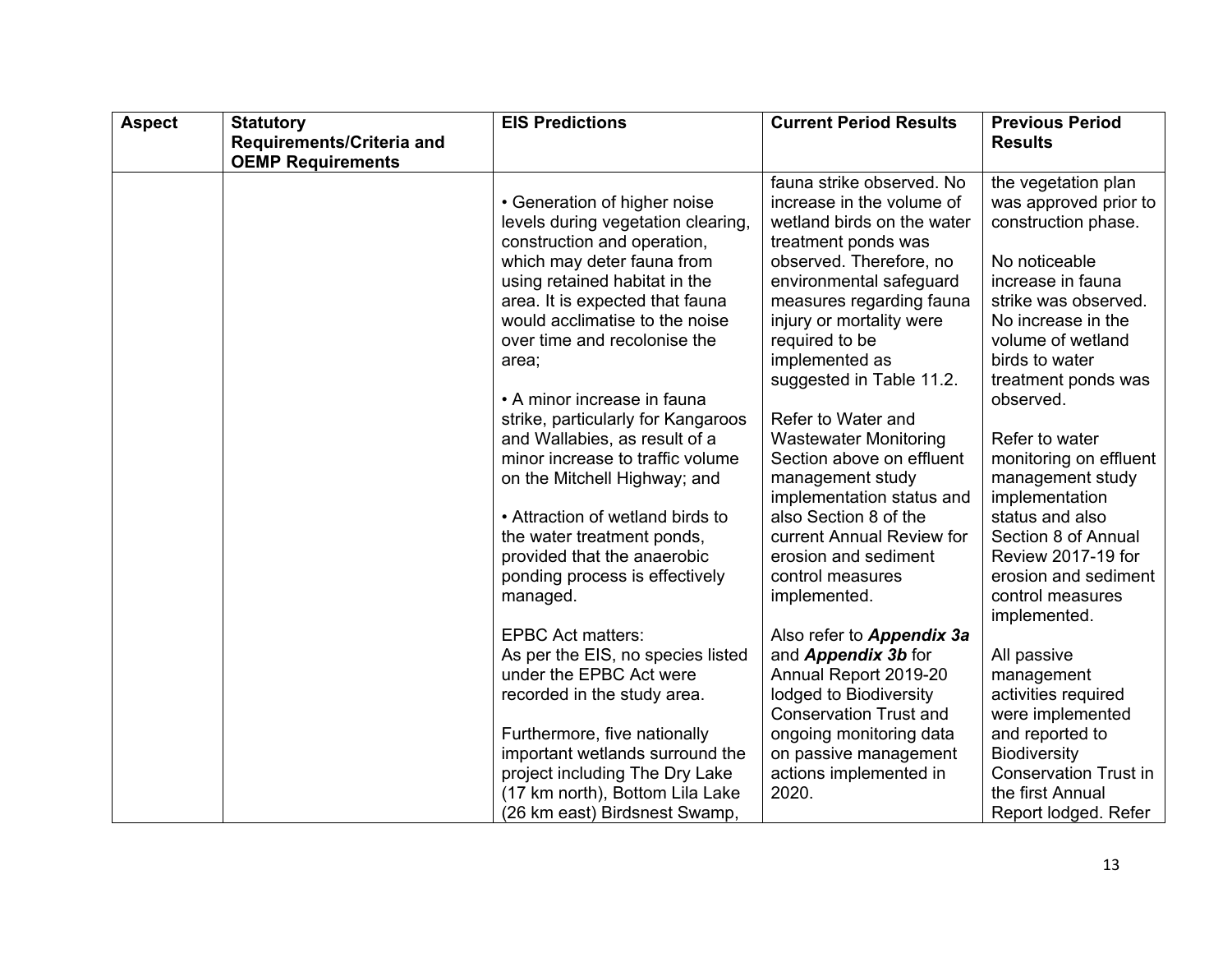| <b>Aspect</b> | <b>Statutory</b><br>Requirements/Criteria and | <b>EIS Predictions</b>              | <b>Current Period Results</b> | <b>Previous Period</b><br><b>Results</b> |
|---------------|-----------------------------------------------|-------------------------------------|-------------------------------|------------------------------------------|
|               | <b>OEMP Requirements</b>                      |                                     |                               |                                          |
|               |                                               | Racecourse Swamp and Toms           |                               | comments under                           |
|               |                                               | Lake (35 km north west) of the      |                               | Conditions C8-C9 of                      |
|               |                                               | project site, respectively. As no   |                               | <b>Annual Review 2017-</b>               |
|               |                                               | waterways are present in the        |                               | 19 for details                           |
|               |                                               | study area that connect to these    |                               | reported in the                          |
|               |                                               | wetlands, and impacts will be       |                               | previous reporting                       |
|               |                                               | confined to the study area, the     |                               | period.                                  |
|               |                                               | potential for impacts is low.       |                               |                                          |
|               |                                               | Downstream impacts to the           |                               |                                          |
|               |                                               | nationally important wetlands are   |                               |                                          |
|               |                                               | not expected to result from the     |                               |                                          |
|               |                                               | project as erosion and sediment     |                               |                                          |
|               |                                               | controls will be installed and      |                               |                                          |
|               |                                               | maintained during construction of   |                               |                                          |
|               |                                               | the project, and nutrient levels    |                               |                                          |
|               |                                               | will be appropriately managed in    |                               |                                          |
|               |                                               | the wastewater treatment and        |                               |                                          |
|               |                                               | irrigation system, provided this is |                               |                                          |
|               |                                               | operated in accordance with the     |                               |                                          |
|               |                                               | recommendations of the effluent     |                               |                                          |
|               |                                               | management study.                   |                               |                                          |
|               |                                               | The management and mitigation       |                               |                                          |
|               |                                               | measures in Table 11.2 will be      |                               |                                          |
|               |                                               | implemented to minimise             |                               |                                          |
|               |                                               | impacts of the                      |                               |                                          |
|               |                                               | project on biodiversity values      |                               |                                          |
|               |                                               | (refer pp. 140-141).                |                               |                                          |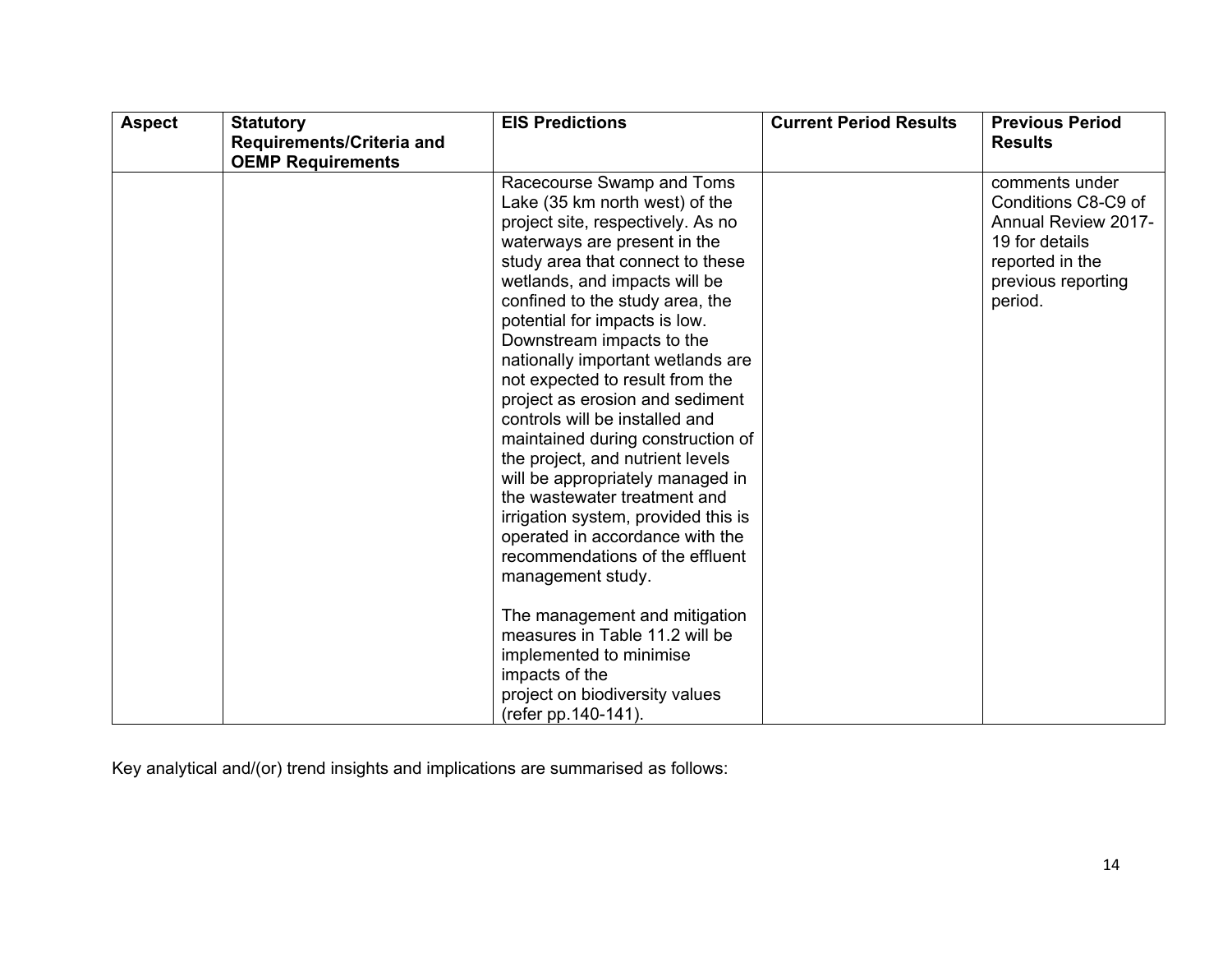- As by BCT direction, the proponent was required to carry out passive management activities for the entire reporting period of this Annual Review and from investigations this was confirmed to be the case. Therefore, no monitoring data was required to be collected and assessed (as they were part of the requirements under active management).
- As there was no biodiversity related complaint received due to temporary shut for the current reporting period, no material discrepancy was observed between predicted impact versus actual impact.
- No environmental improvement measures have been determined necessary to be implemented over the next reporting period.

#### **Heritage**

| <b>Aspect</b> | <b>Statutory Requirements/Criteria and OEMP Requirements</b>                                                                                                                                                                                                                                                                                      | <b>EIS Predictions</b>                                                                             | <b>Current Period</b><br><b>Results</b>                                                 | <b>Previous</b><br><b>Period Results</b>                                                          |
|---------------|---------------------------------------------------------------------------------------------------------------------------------------------------------------------------------------------------------------------------------------------------------------------------------------------------------------------------------------------------|----------------------------------------------------------------------------------------------------|-----------------------------------------------------------------------------------------|---------------------------------------------------------------------------------------------------|
| Heritage      | Prior to the commencement of construction and prior to any ground<br>works within the irrigation area, the Applicant shall undertake<br>Aboriginal heritage pre-clearance surveys within the irrigation area<br>in accordance with the survey methodology outlined in the EIS.<br>If any archaeological relics are uncovered during the course of | Out of the 25<br>Aboriginal sites<br>identified during<br>the<br>archaeological<br>survey, 12 will | As the pre-<br>clearance<br>surveys and<br>artefacts were<br>related to<br>construction | <b>ACHMP</b> (now<br>as part of the<br>OEMP) was<br>developed and<br>approved by<br>the Secretary |
|               | construction of the Development, then all works shall stop<br>immediately in that area and the OEH Heritage Branch contacted.                                                                                                                                                                                                                     | experience total<br>loss and six will<br>be subject to<br>partial loss. The                        | phase, it is not<br>relevant to the<br>current                                          | on 20<br>September<br>2018 to ensure<br>all information                                           |
|               | If any Aboriginal objects are uncovered during work, excavation or<br>disturbance of the work area, work must stop immediately and the<br>Regional Operations Group of the OEH, Council and the RAPs are<br>to be consulted.                                                                                                                      | remaining seven<br>are outside the<br>area of                                                      | reporting<br>period.<br>Communication                                                   | about the<br>Aboriginal<br>history of the                                                         |
|               | Prior to the commencement of operation, Applicant shall prepare<br>an Aboriginal Cultural Heritage Management Plan (ACHMP) to the                                                                                                                                                                                                                 | disturbance and<br>will not be<br>affected.                                                        | with Phillip<br>Sullivan on 14<br>December                                              | area is not lost.<br>Artefacts                                                                    |
|               | satisfaction of the Department.                                                                                                                                                                                                                                                                                                                   | No substantial<br>cumulative impact                                                                | 2020 finds that<br>he still<br>possesses the                                            | discovered on<br>site are held by<br><b>Phillip Sullivan</b>                                      |
|               |                                                                                                                                                                                                                                                                                                                                                   | is identified as a<br>result of the                                                                | artefacts<br>discovered on                                                              | (Bourke<br>Aboriginal                                                                             |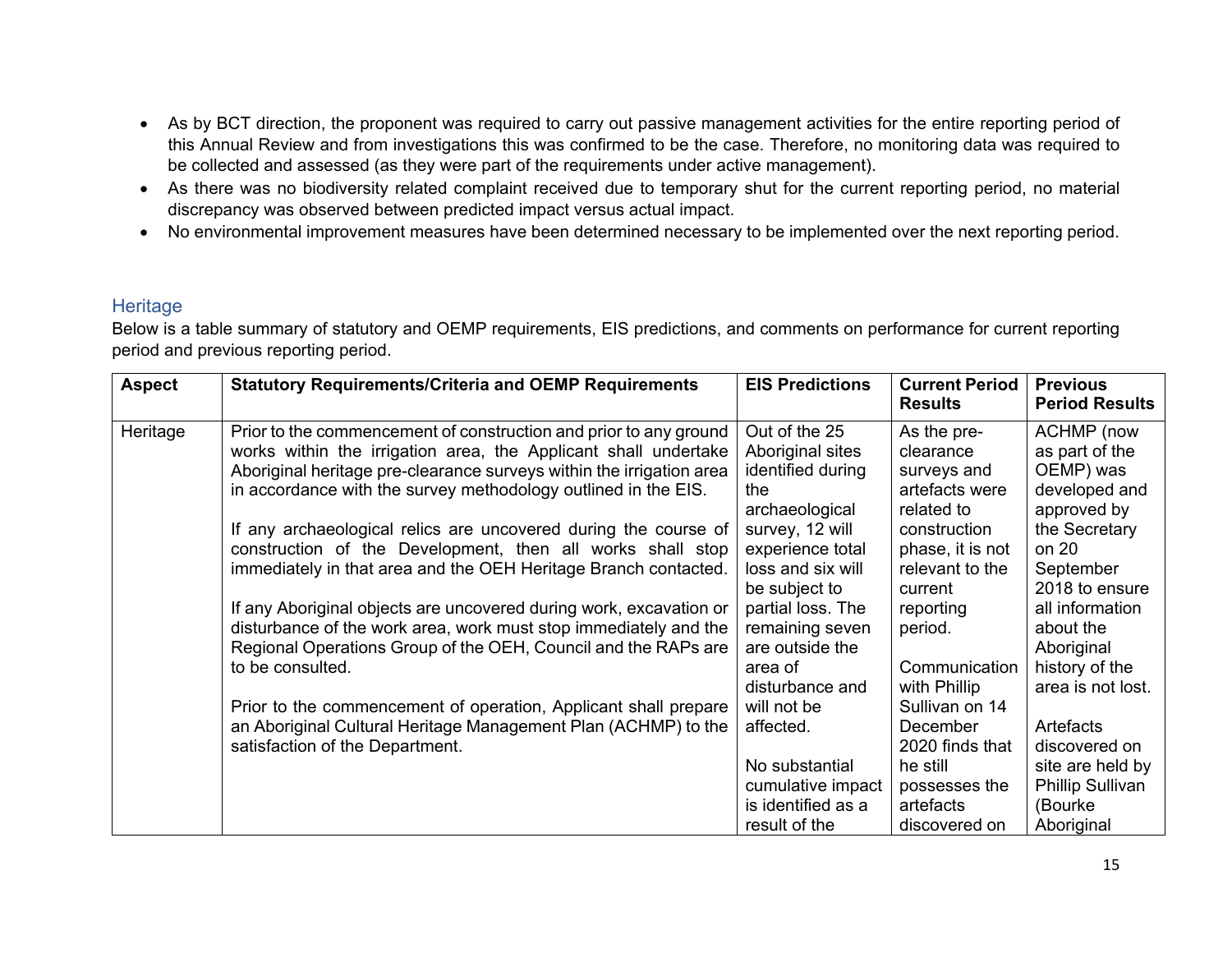| <b>Aspect</b> | <b>Statutory Requirements/Criteria and OEMP Requirements</b> | <b>EIS Predictions</b>                                                                                       | <b>Current Period</b><br><b>Results</b>                                                                                                          | <b>Previous</b><br><b>Period Results</b>                                                                                                                    |
|---------------|--------------------------------------------------------------|--------------------------------------------------------------------------------------------------------------|--------------------------------------------------------------------------------------------------------------------------------------------------|-------------------------------------------------------------------------------------------------------------------------------------------------------------|
|               |                                                              | project. The<br>footprint of the<br>project relative to<br>the landscape<br>form, at $55.3$ ha,<br>is small. | site and is<br>happy to<br>continue<br>storing them in<br>his own<br>residence until<br>the completion<br>of site<br>construction<br>activities. | <b>Health Services</b><br>Officer). Refer<br>to commentary<br>under<br>Conditions<br>C41-C45 of the<br><b>Annual Review</b><br>2017-19 for<br>more details. |

- No trend/key management implications have been identified due to no additional observations of artefacts on site.
- As there was no heritage related complaint received due to temporary shut for the current reporting period, no material discrepancy was observed between predicted impact versus actual impact.
- No environmental improvement measures have been determined necessary to be implemented over the next reporting period.

# Visual Amenity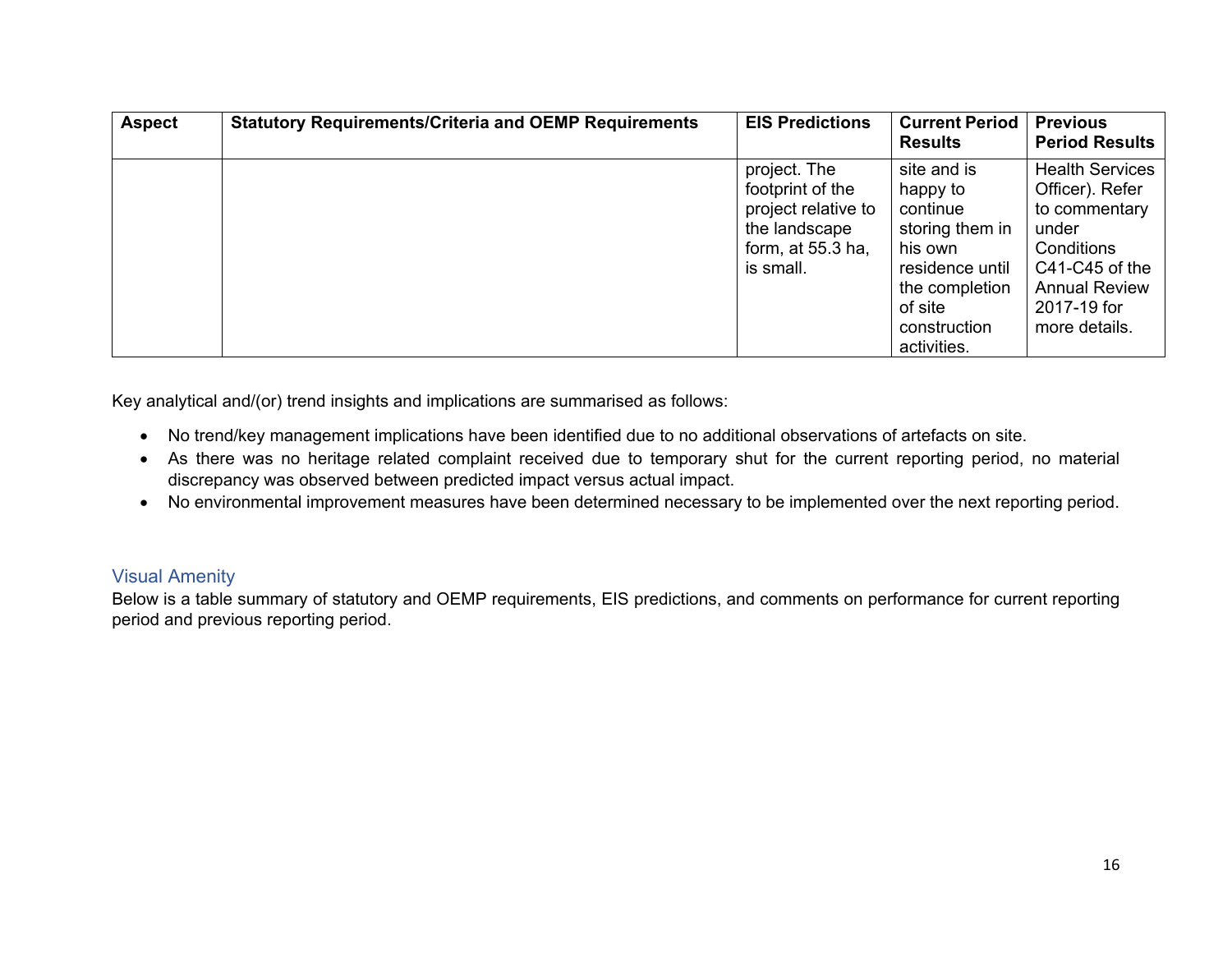| <b>Aspect</b>     | <b>Statutory Requirements/Criteria and OEMP Requirements</b>                                                                                                                                                                                                                                                                                               | <b>EIS Predictions</b>                                                                                                                                                                                                                                                                                                                                                                                                 | <b>Current</b><br><b>Period</b><br><b>Results</b>                                                                              | <b>Previous</b><br><b>Period Results</b>                                                                            |
|-------------------|------------------------------------------------------------------------------------------------------------------------------------------------------------------------------------------------------------------------------------------------------------------------------------------------------------------------------------------------------------|------------------------------------------------------------------------------------------------------------------------------------------------------------------------------------------------------------------------------------------------------------------------------------------------------------------------------------------------------------------------------------------------------------------------|--------------------------------------------------------------------------------------------------------------------------------|---------------------------------------------------------------------------------------------------------------------|
| Visual<br>Amenity | The Applicant shall ensure the lighting associated with the<br>Development:<br>a) complies with the latest version of AS 4282 ( $INT$ ) – Control of<br>Obtrusive Effects of Outdoor Lighting; and<br>b) is mounted, screened and directed in such a manner that it does<br>not create a nuisance to surrounding properties or the public road<br>network. | As per the EIS, it<br>was determined<br>that the only<br>viewpoint likely to<br>be impacted by<br>the project is the<br>Mitchell Highway.<br>Considering the<br>abattoir will be<br>setback<br>approximately<br>500 m back from<br>the highway and<br>users are typically<br>travelling at high<br>speeds (110<br>km/hr) the<br>potential impact<br>on visual amenity<br>from this<br>viewpoint is<br>considered to be | No obtrusive<br>effects of<br>outdoor<br>lighting have<br>been observed<br>or reported as<br>a result of<br>temporary<br>shut. | No obtrusive<br>effects of<br>outdoor lighting<br>were observed<br>or reported<br>during the<br>operation<br>hours. |
|                   |                                                                                                                                                                                                                                                                                                                                                            | negligible.                                                                                                                                                                                                                                                                                                                                                                                                            |                                                                                                                                |                                                                                                                     |

- No trend/key management implications have been identified as the project has negligible visual amenity impacts to travellers on the Mitchell Highway and no evident impacts to nearby residences.
- As there was no visual amenity related complaint received due to temporary shut for the current reporting period, no material discrepancy was observed between predicted impact versus actual impact.
- No environmental improvement measures have been determined necessary to be implemented over the next reporting period.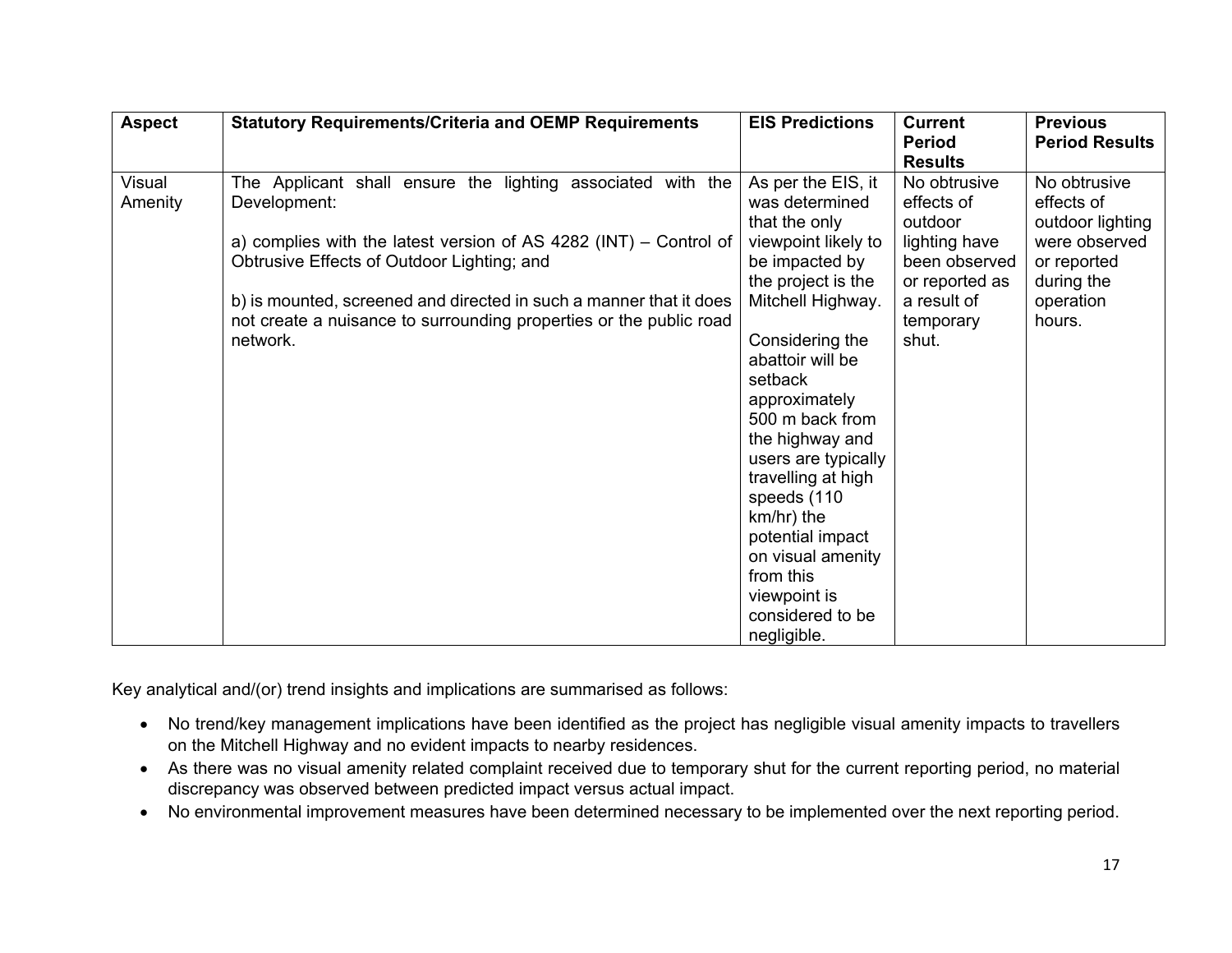# Greenhouse Gases (GHG)

| <b>Aspect</b>                | <b>Statutory Requirements/Criteria and OEMP Requirements</b>                                                                                                                                                                                                                                                                                                                                                   | <b>EIS Predictions</b>                                                                                                                                                                                                                                                                                                                                                                                                                                                                          | <b>Current</b><br><b>Period</b><br><b>Results</b>                                                                                                                                                                                                                                                                   | <b>Previous</b><br><b>Period Results</b>                                                                                                                           |
|------------------------------|----------------------------------------------------------------------------------------------------------------------------------------------------------------------------------------------------------------------------------------------------------------------------------------------------------------------------------------------------------------------------------------------------------------|-------------------------------------------------------------------------------------------------------------------------------------------------------------------------------------------------------------------------------------------------------------------------------------------------------------------------------------------------------------------------------------------------------------------------------------------------------------------------------------------------|---------------------------------------------------------------------------------------------------------------------------------------------------------------------------------------------------------------------------------------------------------------------------------------------------------------------|--------------------------------------------------------------------------------------------------------------------------------------------------------------------|
| Greenhouse<br>Gases<br>(GHG) | Regular checks of seals on all refrigerated areas will be undertaken<br>as part of routine site maintenance.<br>Where possible, high efficiency lighting will be used.<br>The option of installing solar panels at the abattoir will be assessed<br>and determined within three years of commencement of<br>operations.<br>Program/Plan requires<br>No specific OEMP<br>monitoring<br>for<br>greenhouse gases. | The total<br>operational GHG<br>emissions for the<br>project are<br>estimated to be<br>19,314 t CO2-e<br>per year. Of this<br>only 5,445 t CO2-<br>e are direct<br>(Scope 1)<br>emissions, which<br>is associated with<br>the consumption<br>of liquefied<br>natural gas and<br>the production of<br>methane during<br>the wastewater<br>treatment<br>process.<br>The assessment<br>has determined<br>Scope 1, 2 and<br>key Scope 3<br><b>GHG</b> emission<br>estimates for the<br>operation of | The actual<br><b>GHG</b> emission<br>during this<br>reporting<br>period was<br>~145 t CO2-e,<br>which is<br>significantly<br>less than the<br>predicted<br>19,314 t CO2-<br>e per year. It is<br>anticipated the<br><b>GHG</b> emission<br>will be minimal<br>until the<br>abattoir re-<br>commences<br>operations. | The actual<br><b>GHG</b> emission<br>reported was<br>$-1,336$ t CO2-<br>e, which was<br>significantly<br>less than the<br>predicted<br>19,314 t CO2-e<br>per year. |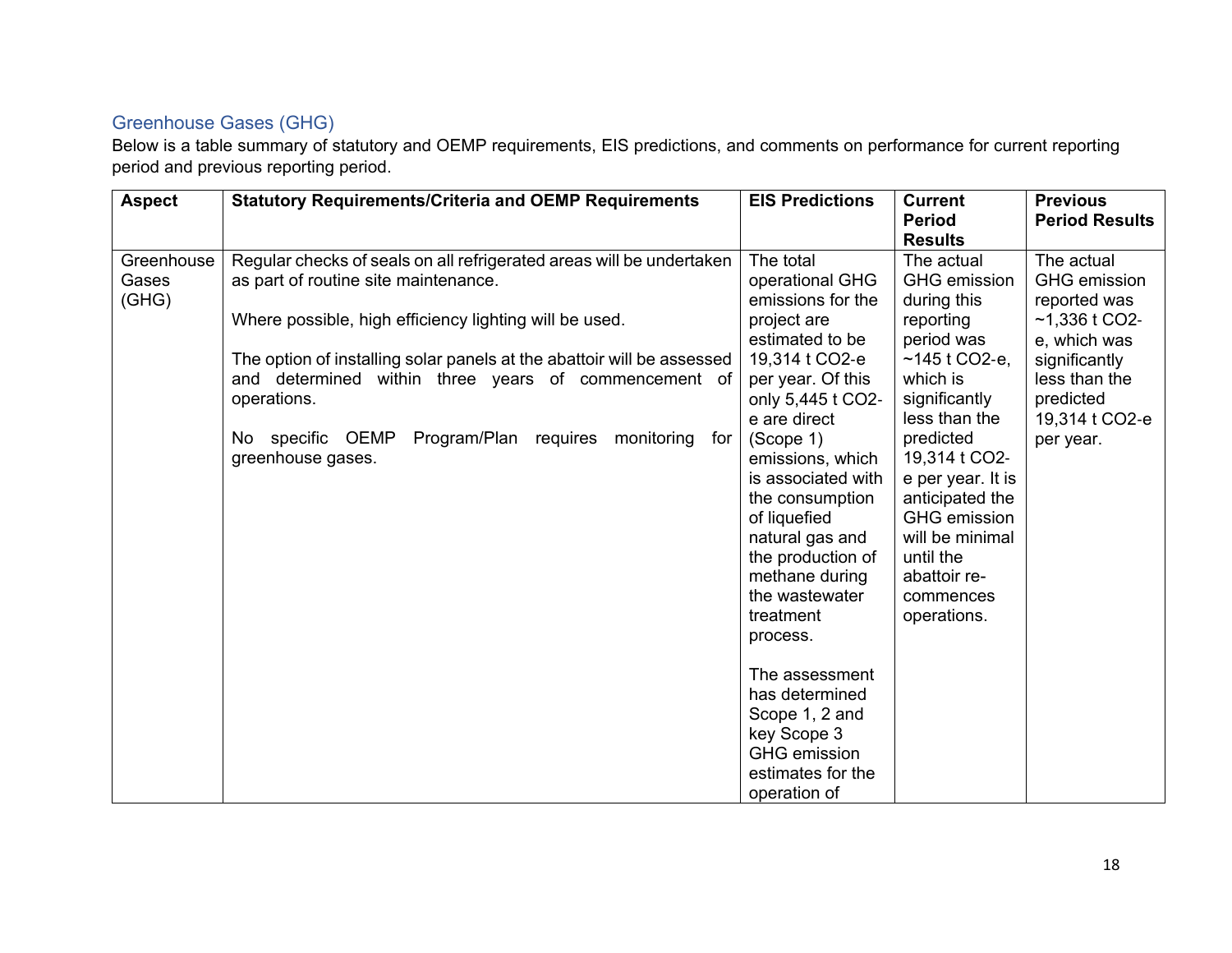| <b>Aspect</b> | <b>Statutory Requirements/Criteria and OEMP Requirements</b> | <b>EIS Predictions</b>                                                                                                                                                                                      | <b>Current</b><br><b>Period</b><br><b>Results</b> | <b>Previous</b><br><b>Period Results</b> |
|---------------|--------------------------------------------------------------|-------------------------------------------------------------------------------------------------------------------------------------------------------------------------------------------------------------|---------------------------------------------------|------------------------------------------|
|               |                                                              | the project, and<br>found the<br>emissions to be<br>minimal,<br>particularly when<br>compared to the<br>emissions from<br>the state of NSW                                                                  |                                                   |                                          |
|               |                                                              | as a whole.<br>Annual emissions<br>were predicted to<br>be 19,314 t CO2-<br>e from the<br>proposed<br>abattoir.<br>Importantly this<br>represents just<br>0.01% of the<br><b>GHG</b> emissions<br>from NSW. |                                                   |                                          |

Refer to below two pictures for graphic trend of GHG monitoring data for current reporting period and previous reporting period respectively. Also refer to *Appendix 9* for full electricity reports for both reporting periods.